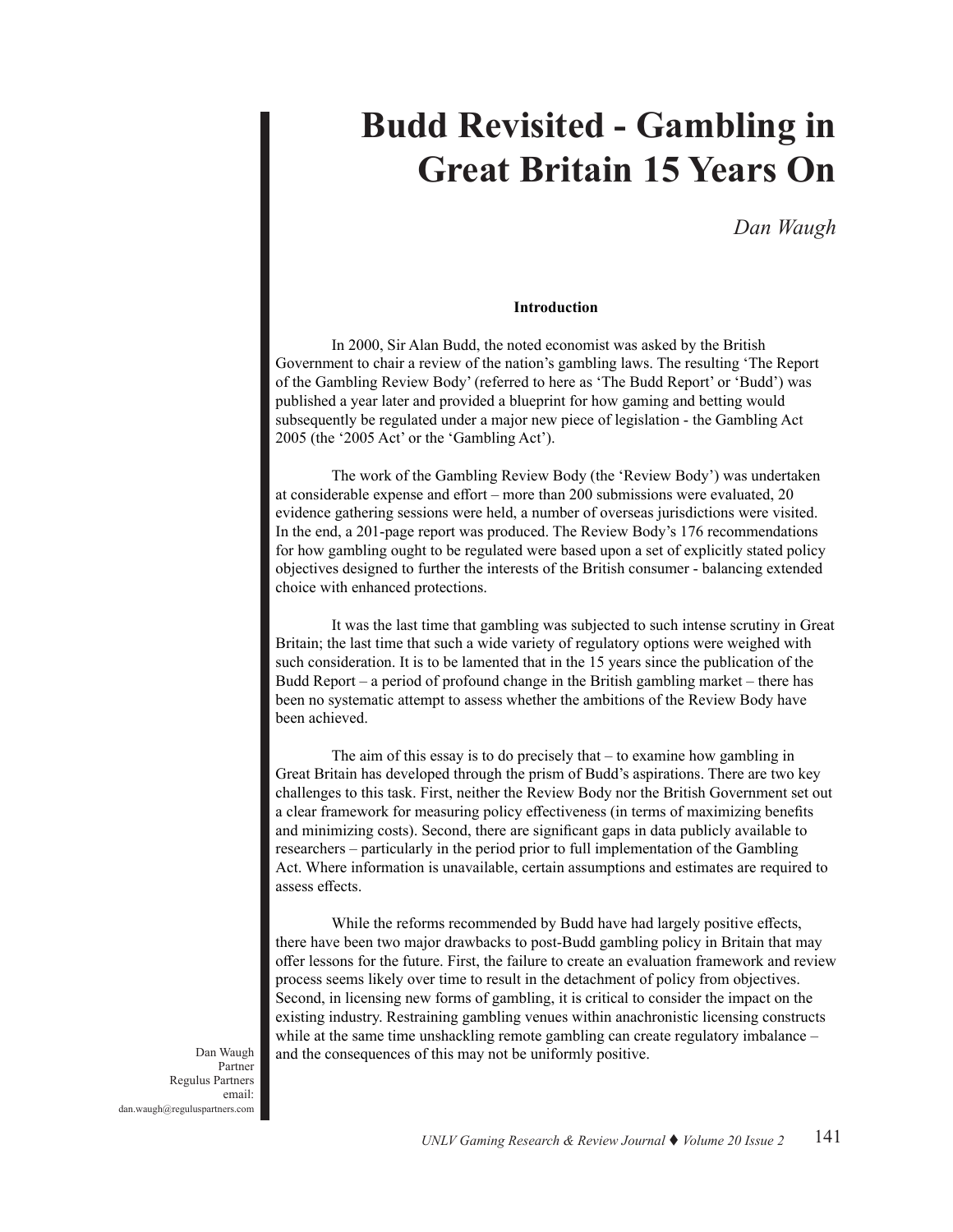## **Origins**

The decision to appoint the Gambling Review Body was, in the words of the man who chaired it: "*A classic example of Britain's approach to policy-making in those days. The Government would ask a group of generally middle-class men and women to consider issues with which they had little expertise or interest."*

Yet if the manner of the appointment of the Review Body was characteristically British, its catalyst was all too familiar. Britain's gambling laws had fallen out of step with technological capabilities, consumer tastes and societal attitudes. It would have been possible for the Government to have addressed the internet challenge discretely; but it determined to use the opportunity to fix broader anachronisms.

The Budd Report was not the piece of naked market liberalism of popular myth. It was at heart a balanced assessment, proposing new commercial freedoms in certain areas but greater restrictions in others. Nor was it an attempt to engineer economic expansion through gambling. As Sir Alan Budd said in 2016: *"We had no interest in the profitability of gambling companies or in employment levels within the gambling industry while taxation was a subject that was only at the periphery of our scope."*

The Budd Report's primary focus was the consumer. It envisaged a gambling market that was simpler to regulate, more transparent and one which provided greater choice for adults. These aims would be allied to a system of checks and balances to keep gambling honest and crime-free; and to prevent exploitation of children and "vulnerable persons".

It considered the country's economic welfare – but this was a secondary concern. While political motives later led to the cloaking of deregulatory measures for casinos in economic motives, this owed little to Budd.

## **Consumer surplus - extending choice**

#### *"Our proposals generally increase the gambling opportunities for adults."<sup>1</sup>*

The consumer sat squarely at the heart of the Budd Report. At the time the review took place, gambling in Britain (predominantly venues rather than remote) was subject to a number of restrictions on supply and consumption, which by the standards of the time as well as international comparisons appeared outdated.

Gambling venues were only permitted where existing supply was insufficient to meet unstimulated demand. This 'demand test' was a throwback to the notion that while gambling might be accommodated, it was not to be encouraged. Only 53 towns and cities across England, Scotland and Wales were permitted to license casinos – a restriction that dated back to the Gaming Clubs Regulations 1971 (and was based upon population sizes at that time). New customers at bingo clubs and casinos were required to register as members at least 24 hours in advance of being admitted for play (although this could be circumvented by way of guest rights if accompanied by a registered member). Budd considered these restrictions outdated and inimical to the interests of the consumer – and sought to eradicate them (often in the face of opposition from industry incumbents). Budd recommended that alcoholic drinks be permitted on casino gaming floors, that casinos be able to provide non-gaming entertainment; and called for the partial lifting of the ban against TV advertising.

<sup>1</sup> Budd et al, 2001 p.4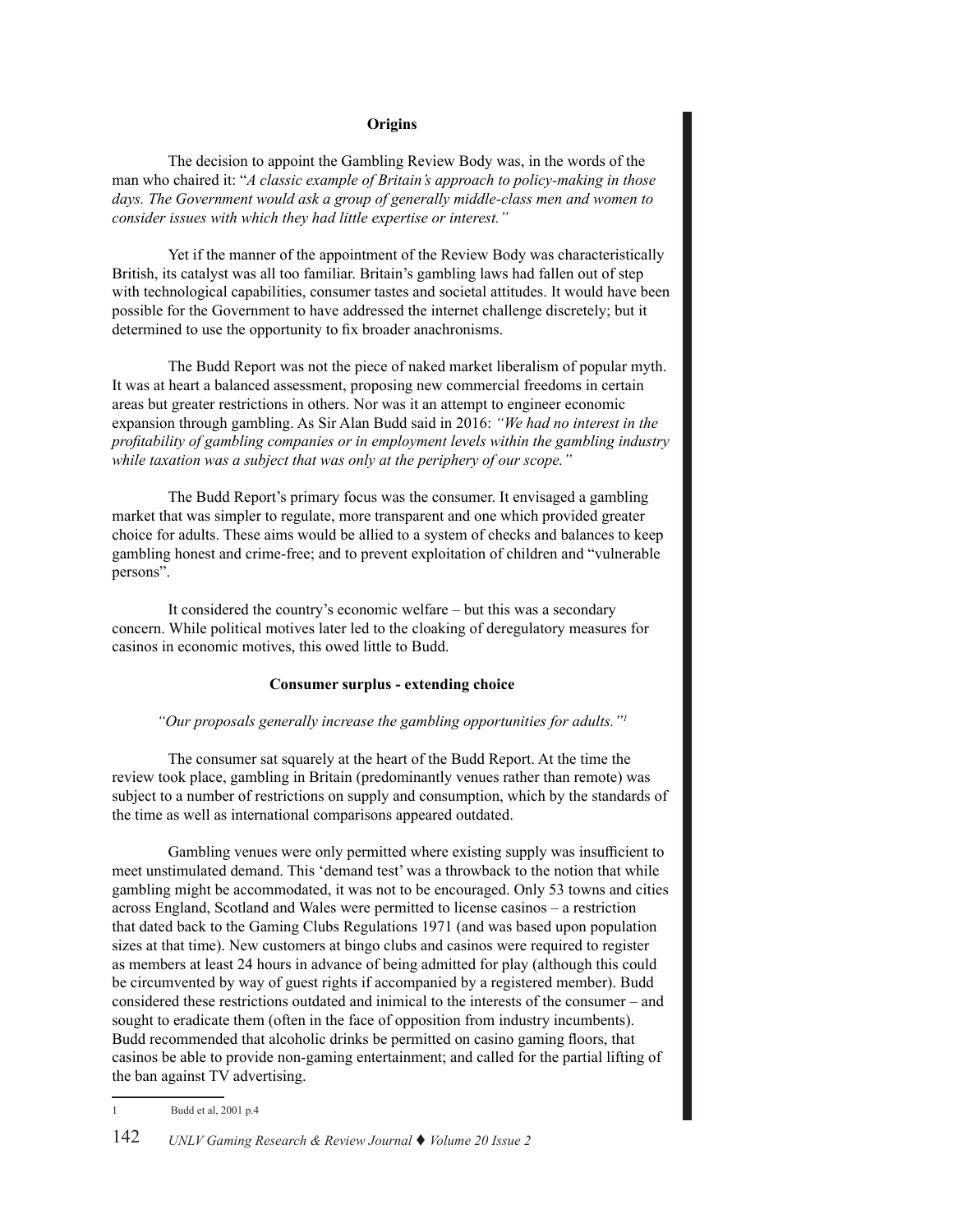At the same time, the report called for the removal of gambling machines from 'ambient premises', such as chip shops and taxi offices. It considered a prohibition against gaming machines in pubs and clubs (at the time there were roughly 72,000 machines in public houses) but decided against this measure on the grounds of practicality rather than principle.

Budd's logic was consistent – where consumers were making an active choice to gamble, they should benefit from healthy market competition; but gambling should not be allowed to creep into non-gambling venues.

The internet – which had the potential to expand access to gambling on an unprecedented scale – provided the biggest challenge for Budd. Its recommendation to permit online gambling – at a time when the instinct of many governments was to prohibit – seems particularly far-sighted. The Review Body considered a ban on online gambling would penalise consumers and that enforcement would be both impractical and economically self-defeating.

In the 15 years since the Budd Report was published, choice has been extended considerably for adults wishing to gamble in Great Britain. Changes to opening hours and the removal of both the 24-hour rule and the demand test have made gambling venues more accessible. The modernisation of casino regulations has contributed to strong growth in visits (from a low base) by creating incentives for investment. More significantly, the green light given to remote channels has liberated gambling from the control of licensed venues. Adults in Britain are quite simply freer to gamble than they were prior to the Gambling Act. Increased competition (allied to investment and technological advances) has resulted in product innovation as well as venue investment. Server-based gaming machines, the creation of in-play betting and the expansion of betting 'markets' have extended consumer choice in wagering options.

In terms of pricing, the customer has benefited from increased competition. The internet has played a significant role in improving the odds of gambling, with operators passing on cost benefits of remote operation (mirroring the behaviour of wider internet retailers). The house win margin has been sustained at much lower levels online than those available in venues, reflecting different betting patterns (more football, more inplay) but also better value for the consumer.

One possible by-product of this margin erosion is that online sports betting firms have (allegedly) become more focused on limiting damage from successful customers. Offering greater value for the mass has been offset by restricting betting volumes for the small group of 'punters' who consistently beat the odds<sup>2</sup>. In business terms this appears to be a valid risk management technique but it may not be entirely in keeping with the spirit of Budd.

Viewed through a different set of lenses, the benefits of reform are not so clear. The growth in expenditure on remote gambling has not been entirely incremental; indeed, a large proportion has been offset by declines in gambling venues. The Review Body expected that its reforms would lead to an increase in the amount of gambling - and this has indeed transpired. It also expected that better regulation would lead to better experiences and so increased participation – but this has not occurred. Despite the extension of choice and accompanying improvements to quality, service and value, the proportion of adults in Britain who gamble (excluding the National Lottery) has remained fairly stable; and only a small minority gamble regularly.

Justice for Punters, 2016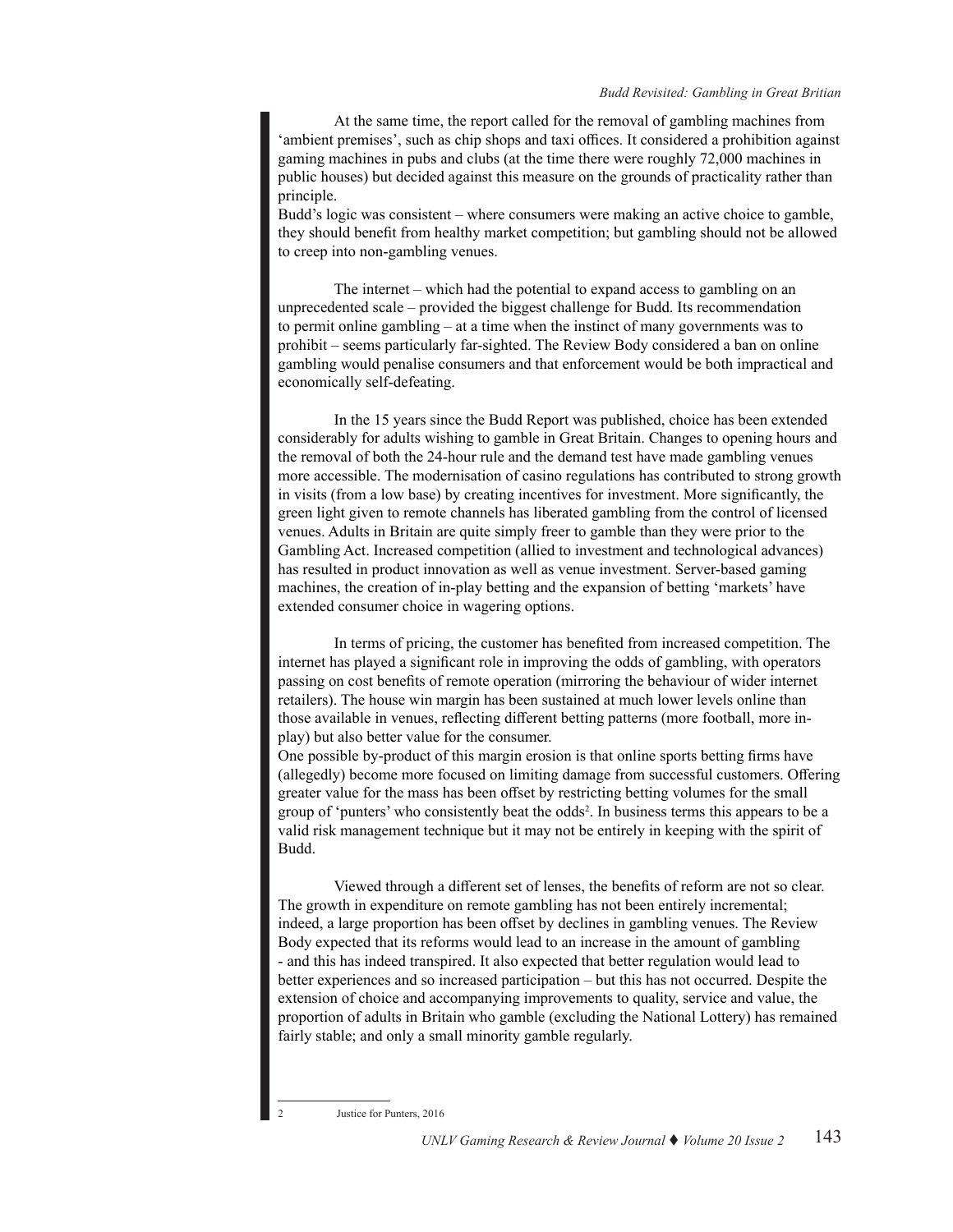The growth in industry revenues since the 2005 Act appears to be the result of a similar number of people spending increased sums on generally 'harder' (fast, highly repetitive) forms of gambling. Since 2001, the number of arcades and bingo clubs in Great Britain has declined precipitously. The number of betting shops has fallen too, while growth in the number of casinos has been considerably below expectations.

If a rebalancing of gambling expenditure from venues to remote was an inevitable consequence of advances in technology and changes in consumer behaviour, it has nevertheless been accentuated by post-Budd Government policy. This has unwittingly handed competitive advantage to remote operators and hindered the development of gambling venues. One of the major themes of gambling in Britain over the last decade has been the penning of venues within product-centric constructs designed in the 1960s while leaving remote operators largely unfettered.

Of course, it is easy to blame regulation but what is perhaps most remarkable is that traditional gambling firms have accepted this situation. With remote operators cornering the market on convenience and cost, the opportunity for venues ought to be in the communal and the experiential (mirroring the ways that cinema responded to television) – but in general this has not transpired. If the current attrition of bingo clubs, arcades and betting shops continues (along with the stagnation of casinos outside London) – and is not replaced by something similarly experiential – then we may find the range of options for consumers has in fact contracted.

#### *So what does the consumer think of how gambling has changed in the last 15 years?*

The four large-scale prevalence surveys carried out between 1999 and 20123 suggest that (at the mean) societal attitudes towards gambling have not changed significantly. If anything, there has been some polarization, with scores increasing for both libertarian and prohibitionist sentiments. Gambling Commission surveys reveal something more concerning - that trust in gambling companies has fallen. In 2008, 49% of respondents agreed that they trusted gambling companies but by 2015, this had dropped to 39%. Trust levels among gamblers though higher than amongst nongamblers have dropped at a faster rate (from 61% in 2008 to 45% in 2015)<sup>4</sup>.

Whether or not the consumer has truly benefited from the reforms that Budd set in motion seems to be a question of how one defines the consumer (choice has not expanded uniformly amongst all by age or culture) and their needs (in terms of gambling as a transaction or as the basis for a social activity).

## **Protecting the Vulnerable**

At the time of its publication, The Budd Report provoked fears that extension of choice would inevitably lead to more gambling and elevated levels of harmful gambling. On the face of it, these fears would appear to have not materialized. The rate of problem gambling in Great Britain – we are reassuringly told - has remained largely unchanged (0.5% to 0.8% of the adult population) between the time of the first British Gambling Prevalence Survey in 1999 and the most recent consolidated Health Surveys in 20125 .

<sup>3</sup> Sproston et al, 2000; Wardle et al, 2007; Wardle et al (2011); Wardle et al (2014)

<sup>4</sup> Gambling Commission, Public Perceptions of Gambling, 2015

<sup>5</sup> Sproston et al, 2000; Wardle et al, 2007; Wardle et al (2011); Wardle et al (2014)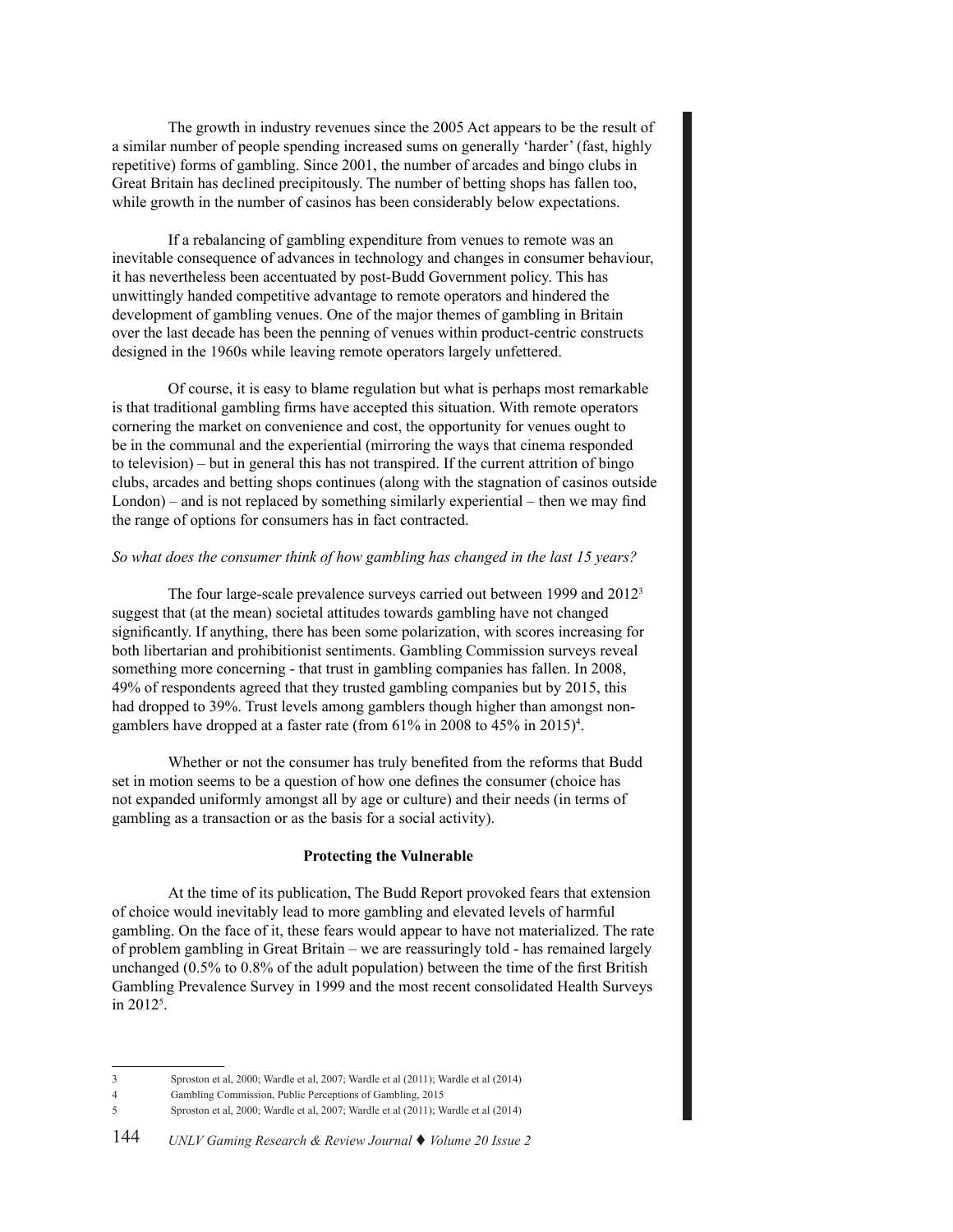#### *Budd Revisited: Gambling in Great Britian*

These data are commonly used to suggest that despite the growth of the gambling market (and the development of new products), no additional harm has been caused. There are a number of reasons to exercise caution when considering this view. For one, it ignores research on adaptation $6 -$  that in the absence of supply-side change, rates of problem gambling will decay over time as exposure effects wear off. Stable rates of problem gambling may not necessarily signify an absence of additional harm. The very facts of the rapid expansion of gambling's availability, the significant growth in expenditure and the shift in consumption towards fast, repetitive forms – as well as the increasing physical dislocation between operator and customer – should prompt further enquiry.

In its 2010 report, the Australian Productivity Commission<sup>7</sup> identified a number of limitations of prevalence survey findings, expressing concerns about representativeness, the likelihood that problem gamblers would answer questions honestly, the subjective nature of any scoring mechanism and the appropriateness of using diagnostic screens designed for clinical settings. Some have questioned whether asking people to assess their own behaviour – even where done honestly and accurately – is likely to be effective in identifying harm. As Shaffer (2001) wrote, *"One of the primary concerns about DSM-IV centres on how it has advanced the reliability of psychiatric diagnosis at the cost of diagnostic validity*"8 .

Lastly, problem gambling screens are designed to capture something of the individual's relationship with gambling. They do not attempt to identify actual harm to the gambler or to others – such as family members or employers. Unfortunately, there is no agreed framework in place to understand the true extent of gambling-related harm in Britain (just as there is no yardstick for its benefits).

Some have expressed concern at the increase in calls to the national gambling helpline (operated by the charity GamCare), which more than doubled between 2009 and 20159 . This may reflect greater awareness of the helpline and improvements in 'signposting' – but this is far from clear. The GamCare data show that the increase in that period was from calls where the prime mode of gambling related to internet gambling or B2 machines in betting shops (which were also the two largest areas of expenditure growth in the period).

Problem gambling is still not considered a major public health issue in Great Britain. In March 2015, the Department of Health admitted that it had not conducted any "*discussions with other Government departments on the subject of a national gambling strategy,"* before going to acknowledge that *"The Department has not made an assessment of the effects of gambling on mental health. We do not centrally hold information on the amount spent on counselling for people with a gambling addiction in the last 12 months."*<sup>10</sup>

<sup>6</sup> Abbot et al, 2014 p.18

<sup>7</sup> Banks et al, 2010, section 5.3

<sup>8</sup> Shaffer, 2003, p.176

GamCare, 2016

Hansard, 2015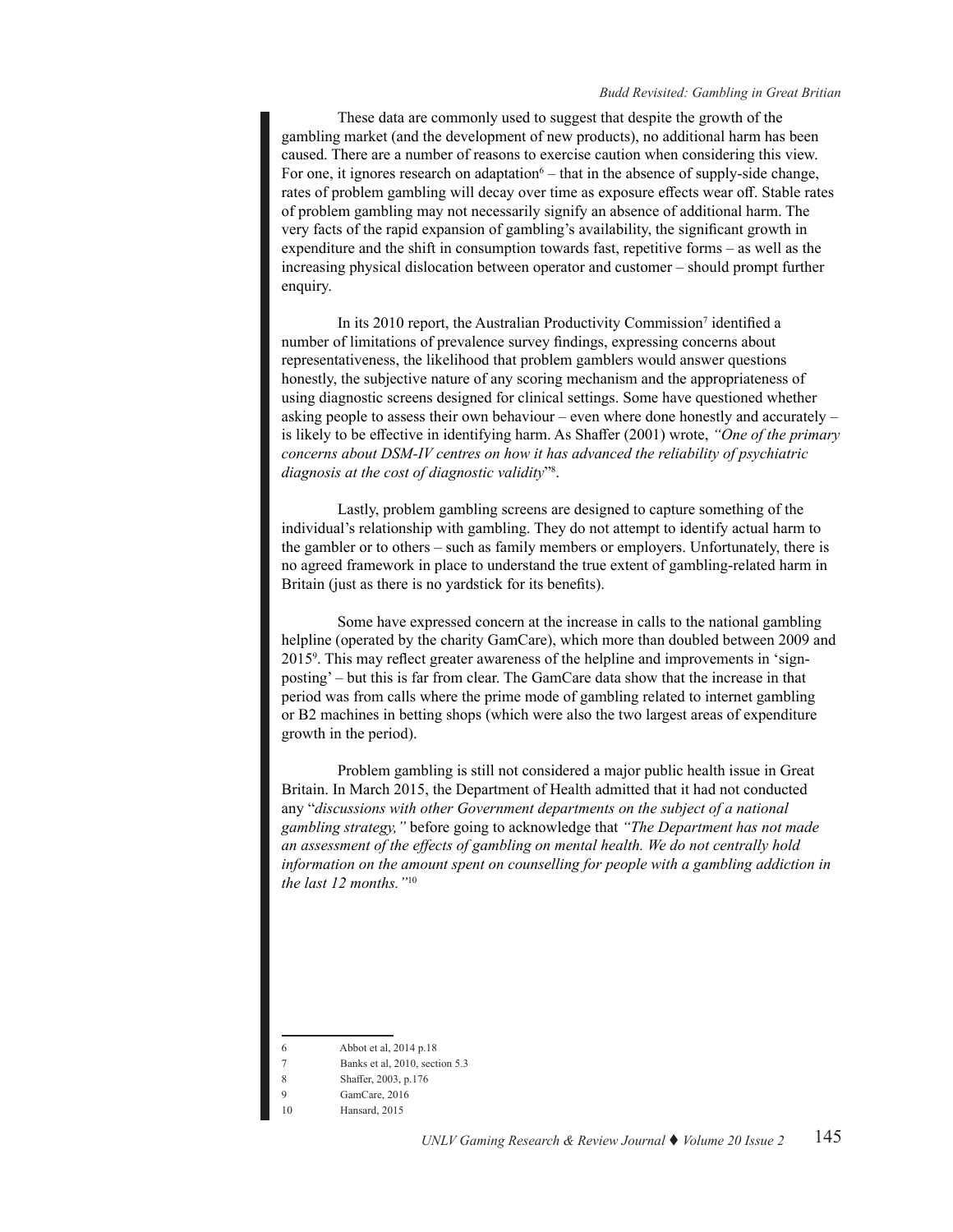Budd's recommendation that different modes of treatment for gambling addiction be evaluated to ensure effective resource allocation was not adopted until 2015 when the Responsible Gambling Trust (RGT) published a reporting framework for treatment providers. Similarly was Budd's proposal that regulatory change (e.g. increasing stake and prize limits on machines) be accompanied by studies of attendant harm has only recently become a requirement. In recent years, the RGT has produced a number of valuable studies of gambling-related harm, there is still no long-term, sequential research programme into the benefits and costs of gambling. It is difficult to escape the conclusion that not much has changed since the Review Body's lament that *"the provision (of research into problem gambling) is woefully inadequate"*11.

#### **Economic Impact**

*"The desirability of creating an environment in which the commercial opportunities for gambling, including its international competitiveness, maximize the UK's economic welfare."*<sup>12</sup>

Governments are often accused of liberalizing gambling regulations in order to stimulate economic benefits in the form of investment, taxation and employment. Yet for Sir Alan Budd's Review Body, such 'benefits' were secondary to the creation of consumer surplus. There was little in the Budd Report concerning the economic impact of revising Britain's gambling laws. In direct contrast to policy motives in other markets that were considering gambling reform at this time (notably Singapore), the Review Body was interested in gambling as a form of enjoyment for people in Britain rather than as a source of income from visitors to the country. Budd touched briefly on taxation – and such matters were entirely excluded from the scope of the Gambling Act.

Given that Budd set no specific goals in terms of economic benefits, it is difficult to judge whether events have met expectations. Nevertheless, it is possible to describe what has happened in terms of gambling's economic impact in the period since the Gambling Act.

## *Taxation*

In 2007, the then Shadow Chancellor of the Exchequer, George Osborne wrote that *"Constant tinkering has made the tax system (for gambling) increasingly complicated, discouraging investment."<sup>13</sup>* The criticism was valid – even if Osborne would himself tinker with it further once installed as Chancellor. Britain's gambling taxation was (and remains) a patchwork quilt of different structures and different rates; the result of evolution rather than design. In 2001 gambling revenues (excluding the National Lottery) were subject to three different forms of taxation – VAT, annual fees and gross profits tax - which were sometimes used in combination (see Table 1).

## **Table 1**

| Gambling Sales Taxes (2001)  |                                                 |                                     |  |  |
|------------------------------|-------------------------------------------------|-------------------------------------|--|--|
| Tax                          | <b>Activities</b>                               | <b>Rates</b>                        |  |  |
| Gross profits                | Betting, betting exchanges, casino table games, | $0\%$ to $40\%$                     |  |  |
| tax                          | football pools and some bingo                   |                                     |  |  |
| <b>VAT</b>                   | Poker                                           | VAT standard rate (17.5%)           |  |  |
| $VAT +$ gross<br>profits tax | Bingo                                           | VAT standard rate $+15%$ GPT        |  |  |
| Licence fee $+$              | Gaming machines                                 | £250 to £1,815 per machine per year |  |  |
| VAT                          |                                                 | VAT standard rate                   |  |  |
|                              |                                                 |                                     |  |  |

11 Budd et al, 2001

12 Budd et al, 2001 p.6

13 The Rank Group, 2013 p.53

146 *UNLV Gaming Research & Review Journal* t *Volume 20 Issue 2*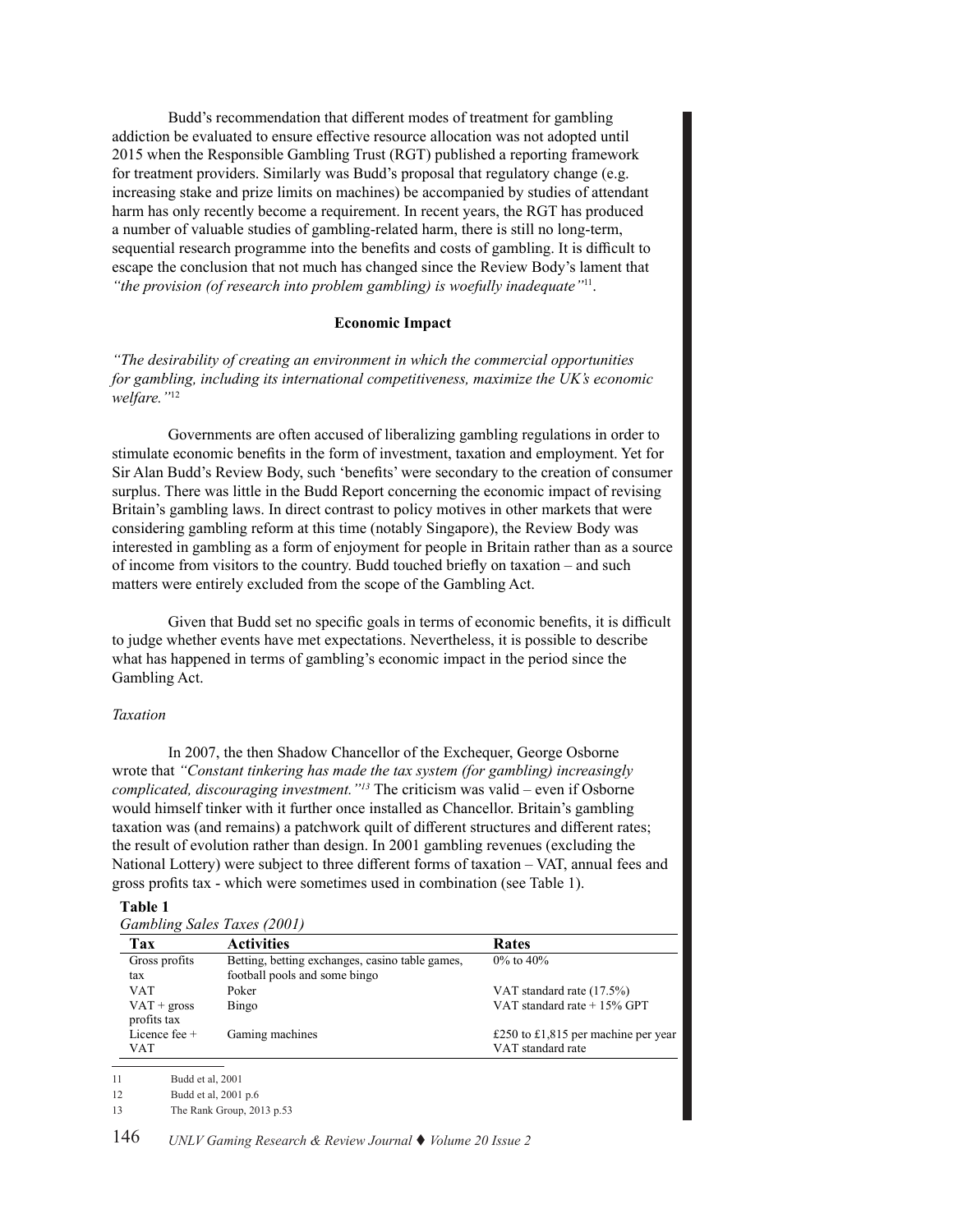Some gambling activities were subject to low tax or no tax (on-course betting remains untaxed while at that time, casinos were subject to a starting rate of 2.5% duty on gross profits); while others were much higher (the marginal rate on table games in casinos was 40%). By dint of its non-regulated status, online gaming was not dutiable (although online sports betting was taxed at 15% of gross profits).

Gambling taxation has remained the subject of Government tinkering. During the last decade, the annual Budget statement has featured no fewer than ten structural changes to gambling taxation – three for remote gambling, three for bingo, two for casinos and two for gaming machines. Only in three out of those 11 years, were gambling duties left structurally unchanged. Most of the tax changes have resulted in higher operating costs. Some simplification has occurred. All gambling activities (excluding the National Lottery) are now subject to gross profits tax alone – but the system remains complicated with rates running from 0% to 50% (see Table 2).

| <b>Table 2</b>    |  |
|-------------------|--|
| $C = L1$ $T = L1$ |  |

| <b>Activity</b>                                                   | Duty rate                |  |
|-------------------------------------------------------------------|--------------------------|--|
| On-course betting                                                 | $0\%$                    |  |
| Low-stake, low prize (Category D) gaming machines                 | $5\%$                    |  |
| Bingo                                                             | 10%                      |  |
| Off-course betting, online betting $\&$ gaming, football<br>pools | 15%                      |  |
| Gaming machines (Categories C, B4, B3 and B1)                     | 20%                      |  |
| Gaming machines (Category B2)                                     | 25%                      |  |
| Casino table games                                                | 15%, 20%, 30%, 40% & 50% |  |

During the period, the total amount of sales taxes collected from gambling by HMRC has grown from around £1.7bn a year in 2004/5 to £2.2bn in 2014/15 (it is difficult to be precise as net VAT income from gambling was not reported). These gains appear relatively modest when one considers the growth in gambling expenditures over the same period. Exchequer's slice of the action diminished in the decade after the passage of the Gambling Act, in spite of the generally upward direction of revisions to duty rates. This paradox is explained by the growth of remote gambling, where duty was set at the relatively low rate of 15% and payment effectively rendered optional.

While consumption of online gaming had always been permitted, establishment within the United Kingdom was banned prior to 2007. The full implementation of the Gambling Act allowed firms to come onshore, where some of them already had their online sports betting operations; but, it did not require them to do so. Firms could legally target and transact with British citizens so long as their operations were established within the European Union or within one of a number of 'white-listed' territories.

The rates of duty in these offshore jurisdictions were typically of the order of 1% to 2% of gross profits which compared favourably to the 15% rate set by HM Treasury in the Budget of 2007. With no regulatory requirement to decamp to the UK and fairly powerful tax incentives to remain offshore, operators (including the State-owned Tote) stayed put. Not only did they remain offshore, but gradually most of the large online betting operators migrated their sportsbooks there too. From an operational perspective, it made sense to centralize remote operations but there were also a number of tax benefits. With no carrot to offer nor stick to wield, Government's share of the remote gambling boom dwindled.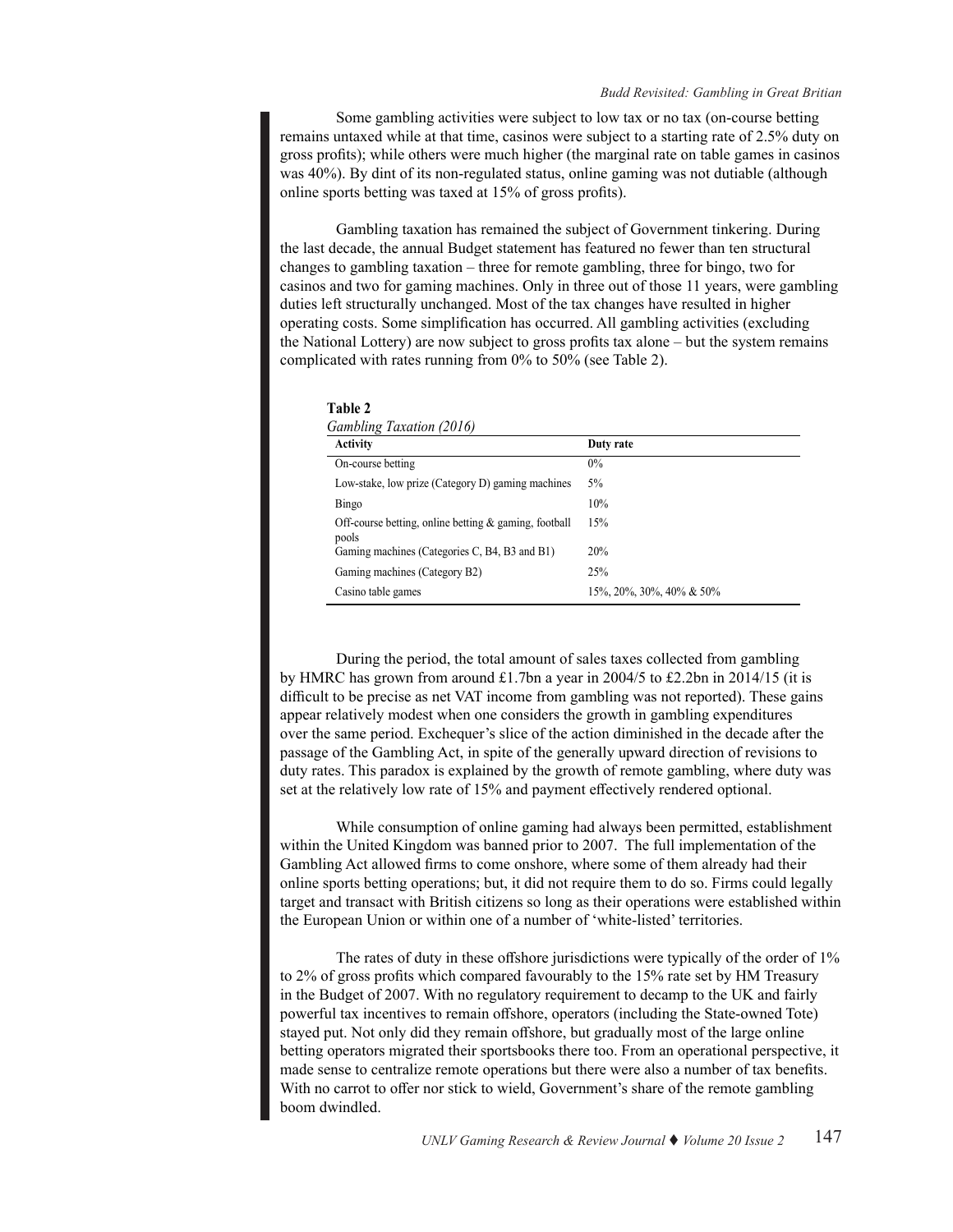This laissez-faire attitude to online gambling tax receipts ran counter to Budd, which had recommended that *"only on-line gambling sites that are licensed by the Gambling Commission should be permitted to advertise in Great Britain"14;* and that licensing conditions include the requirement to be registered as a British company and to locate one's internet server onshore.

Budd went further: *"The Gambling Commission should have a clear code of practice to prevent licensed sites diverting most of their British custom to an overseas site in order to avoid regulation or paying tax."<sup>15</sup>*

A system of British taxation for British consumers was finally introduced in December 2014 – more than seven years after the opportunity first presented itself. There is still no requirement to be based in Great Britain, but operators wishing to target UK consumers must be licensed by the Gambling Commission and duty is now levied on the location of the customer rather than the server. HM Treasury's reluctance to tax the burgeoning online market seems to have been grounded in a fear of EU litigation. In 2009, minister Sarah McCarthy-Fry explained16: *"When we introduced remote gaming duty in 2007, we looked closely at the options for taxing offshore operators on the basis of place of consumption. However, we concluded that it would be difficult to ensure compliance with any such regime without co-ordinated international agreement. We believe that that remains the case today."*

Even as other EU countries began to legalise and tax online gambling (Italy in 2006, France in 2010, Spain and Belgium in 2011), Britain dallied before finally following suit in 2014. We cannot know whether the more general application of duty to remote gaming would have hindered market growth. However, if we apply a 15% rate of duty to estimates of online gambling expenditure between 2007 and 2014, it suggests that HMRC may have foregone as much as £1bn.

## **Employment**

The Budd Report paid little attention to the question of whether better gambling regulation might lead to job creation. Nevertheless, it seemed a reasonable expectation at the time that increasing consumer choice (and so expanding the market) – particularly the development of resort casinos - would result in higher levels of industry employment. Instead, the number of people employed by gambling companies in Great Britain (as reported by the Gambling Commission) declined by 16% (or around 21,000 employees) in the period between 2009 and 2015<sup>17</sup>. This was due in part to the shift of expenditure and supply towards remote operations (the majority of which were located offshore) and away from labour-intensive venues. As consumption shifted online, so land-based operators closed premises and sought cost reductions in remaining units. Venues became increasingly reliant on takings from labour-light gaming machines rather than traditional primary forms of gambling (notably bingo and sports betting).

<sup>14</sup> Budd et al, 2001 p.5

<sup>15</sup> Budd et al, 2001 p.170

<sup>16</sup> Hansard, 2009

<sup>17</sup> Gambling Commission Industry Statistics, 2014 and 2016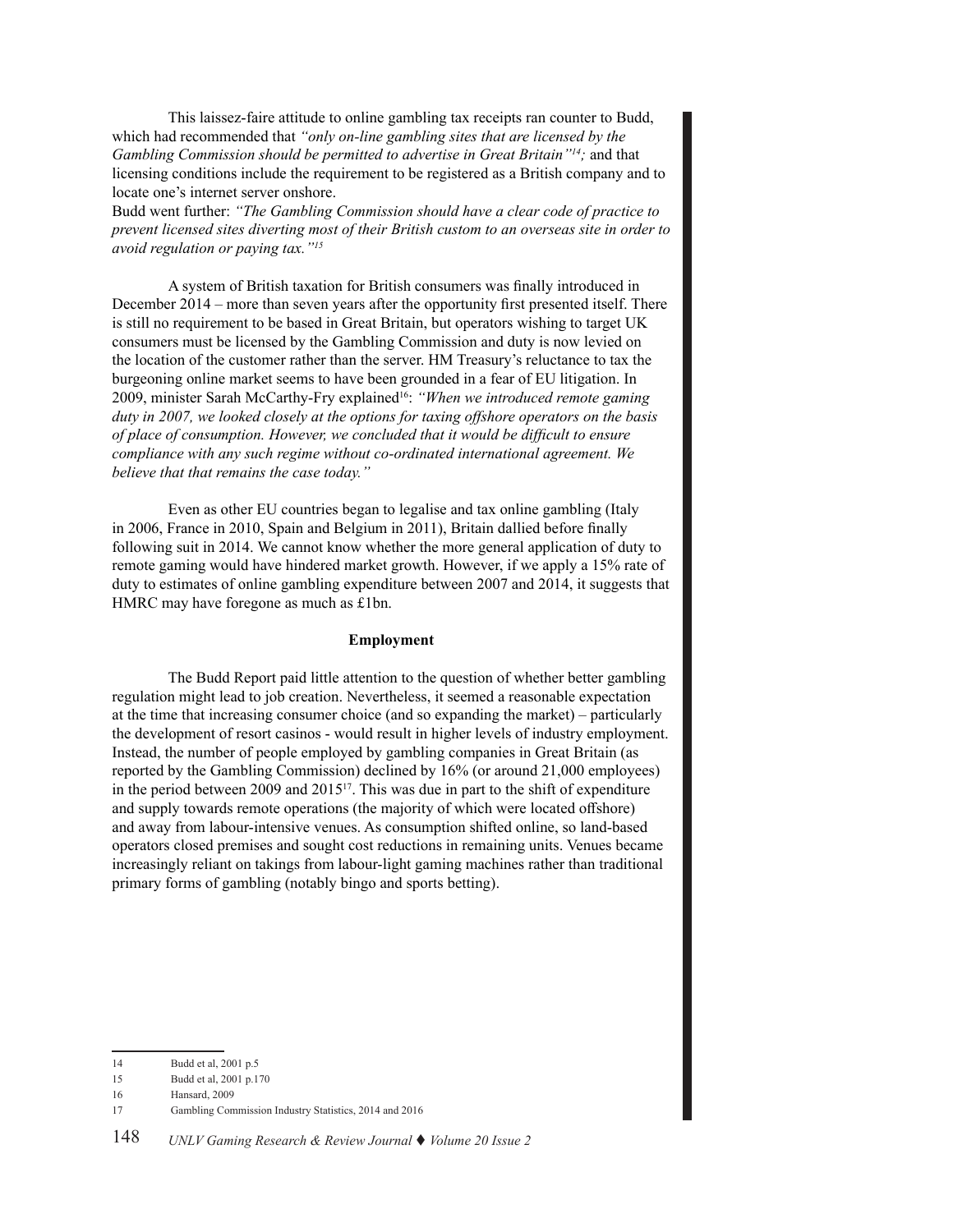#### **Cost-benefit Analysis**

The 'Central Dilemma' for the Review Body lay in balancing the benefits of enhanced consumer choice against potential costs of human and societal harm; yet its report did not include any systematic analysis of economic costs and benefits. With Budd silent on how to gauge the effectiveness of gambling policy, we must look to other sources.

The Eadington-Collins cost-benefit hierarchy of gambling18 (which argues that some modes of gambling are more beneficial to society than others) provides a useful prism for viewing progress; and suggests that Budd's aspiration for gambling policy to "maximize the UK's economic welfare" has not materialised. Bill Eadington and Peter Collins stated that the greatest ratio of economic and societal benefits to costs were to be found where:

- Gambling was harnessed to wider non-gambling activities (such as hotels, restaurants etc).
- Gambling anchored the provision of wider amenity.
- The mode of gambling required pre-determination (destination) rather than impulse (convenience).
- The mode of gambling attracted customers from outside the jurisdiction.

It is striking that the development of Britain's gambling market has been largely shaped by growth from the lower levels of the Eadington-Collins hierarchy and an absence of activity in the upper echelons.





18 Eadington et al, 2011

19 Gambling Commission Industry Statistics, 2014 and 2016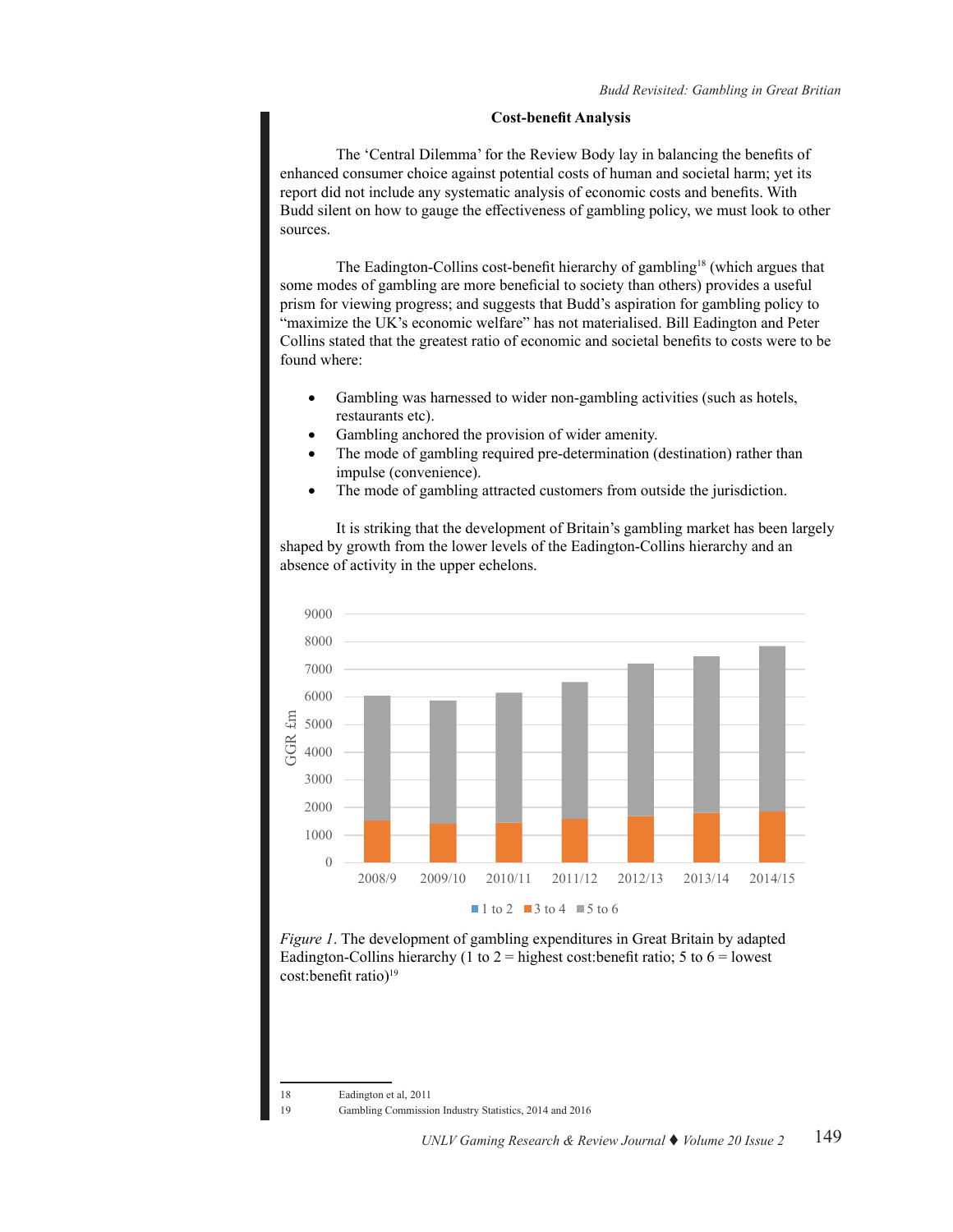This is of course partly inevitable - the growth of remote gambling sits within a broader shift of commerce from the physical to the virtual. However, it is also the result of conscious (if somewhat haphazard) policy-making. Instead of plans for the development of destination casinos (nixed by media and political pressure), Britain witnessed rapid expansion in online gambling and electronic roulette in high street betting shops – in each instance the result of policy decisions.

# **Protecting Children**

# *"In the case of children, our proposals move towards some tightening of regulation."<sup>20</sup>*

Concern for the welfare of children in relation to gambling was a clear feature of the Budd Report – so much so that in hindsight it appears to be the highwater mark for the issue. The Review Body's fears were essentially two-fold – first that the existing provision of slot machine gambling for minors might be harmful; and second that the expansion of gambling (in particular via the internet) and its increased visibility might lead to elevated levels of youth gambling and greater harm. The report stated, *"We are persuaded by the weight of evidence that children and young people are especially vulnerable to the risks of becoming problem gamblers. This has led us to make recommendations that would reduce their opportunities to gamble, or to see others gambling."<sup>21</sup>* As well as recognizing the heightened vulnerability of children to gambling-related harm, Budd was also aware of the links between problem gambling and early initiation.

The Review Body considered banning gambling on machines by under-18s but stopped short out of respect for seaside towns (where arcades assumed a cultural and economic importance). Instead it limited its recommendations to capping stakes and prizes on machines that could be made available to children (these became category D machines) to gradually 'soften' the nature of the gambling; and the removal of machines from ambient premises such as chip shops and taxi offices where effective supervision might not be available. The report also recognized fears that the expansion of gambling opportunities via the internet might pose increased risks to young people, noting Australia's National Office for the Information Economy's view that *"interactive gambling will expose new audiences such as young people to gambling, thereby increasing the potential for an overall increase in problem gambling."<sup>22</sup>*

<sup>20</sup> Budd et al, 2001 p.4

<sup>21</sup> Budd et al, 2001 p.90

<sup>22</sup> Budd et al, 2001 p.167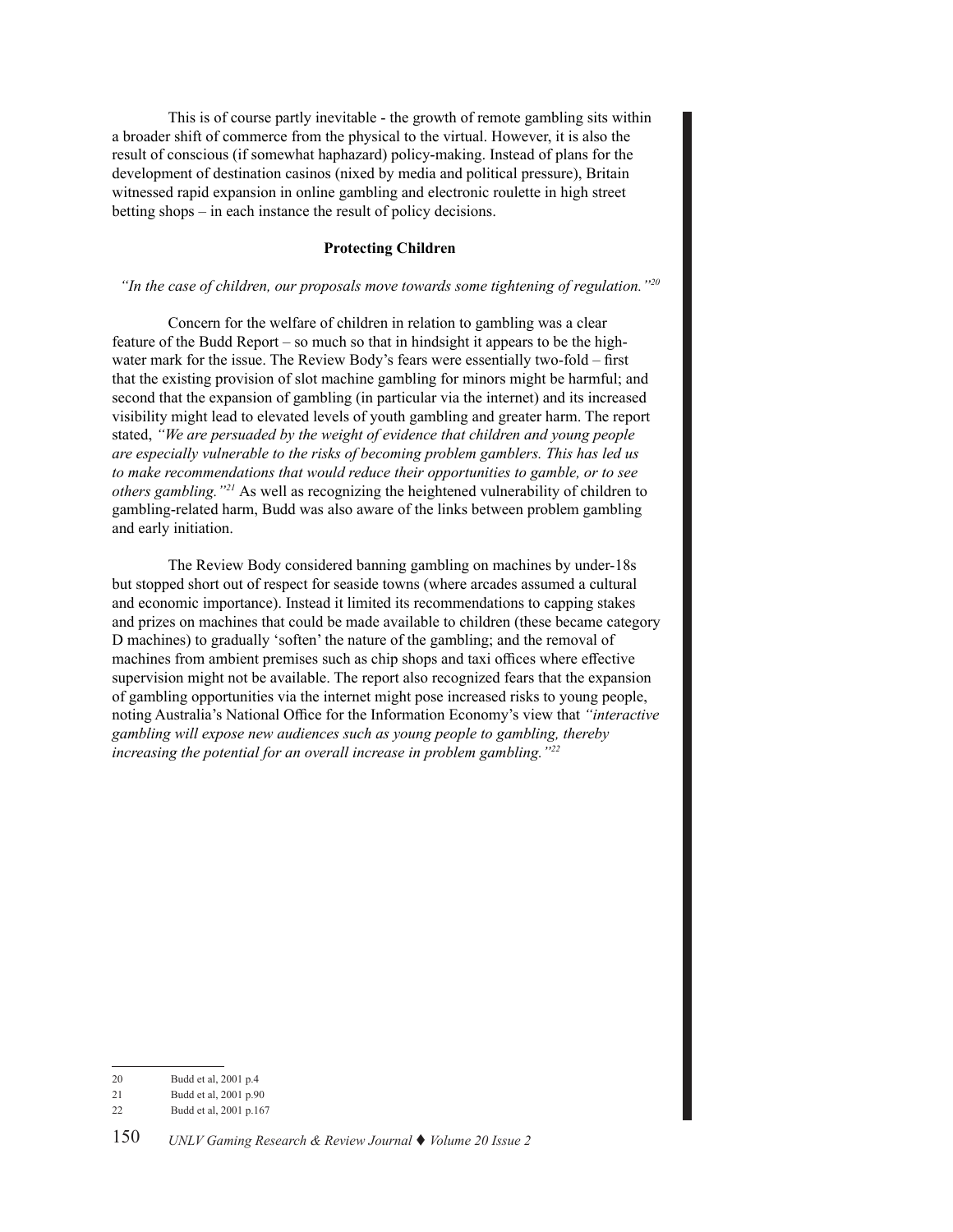Some 15 years later, the fears of the Review Body still appear reasonable. Yet what is striking is that according to the limited evidence available, not only have reported rates of gambling and problem gambling amongst children in Britain decreased but the internet has not yet presented as a significant mode of youth gambling. A series of surveys into gambling by children conducted by Ipsos Mori23 have shown that while problem gambling prevalence amongst children is worryingly high (by comparison with rates in the overall population), both gambling and problem gambling appear to have declined over the course of the last decade. While prevalence surveys are not perfect, they appear to show that internet gambling is not especially popular amongst children. It seems plausible that the account-based nature of online gambling along with the industry's 'Know Your Customer' checks may have been successful in restricting gambling by minors. The decline of Family Entertainment Centres (arcades) and pubs and the Budd-inspired prohibition against ambient gambling has also led to reduced opportunities for legal machine gambling by children. At the same time, there may be some substitution effect from the expansion of non-gambling games (such as esports and gaming via social networks).

Where underage gambling rather than youth gambling is concerned, remote gambling presents more prominently. Gambling Commission data suggests that illegal gambling by under-18s may be most prevalent in the remote and betting shop sectors. In the 12 months to September 2015, the Commission was notified of 65,731 incidents where individuals having gambled were subsequently unable to provide proof of age $24$ . Of these, nearly 60% were received from online operators while 36% related to remote gambling (the reliability of the data depends upon the operator's willingness to both challenge players on age and to report breaches).



*Figure 2*. Reported underage gambling (challenged having gambled but unable to prove age) by licensing regime in Great Britain (to September 2015)

23 Ipsos Public Affairs, 2015

24 Gambling Commission Industry Statistics, 2016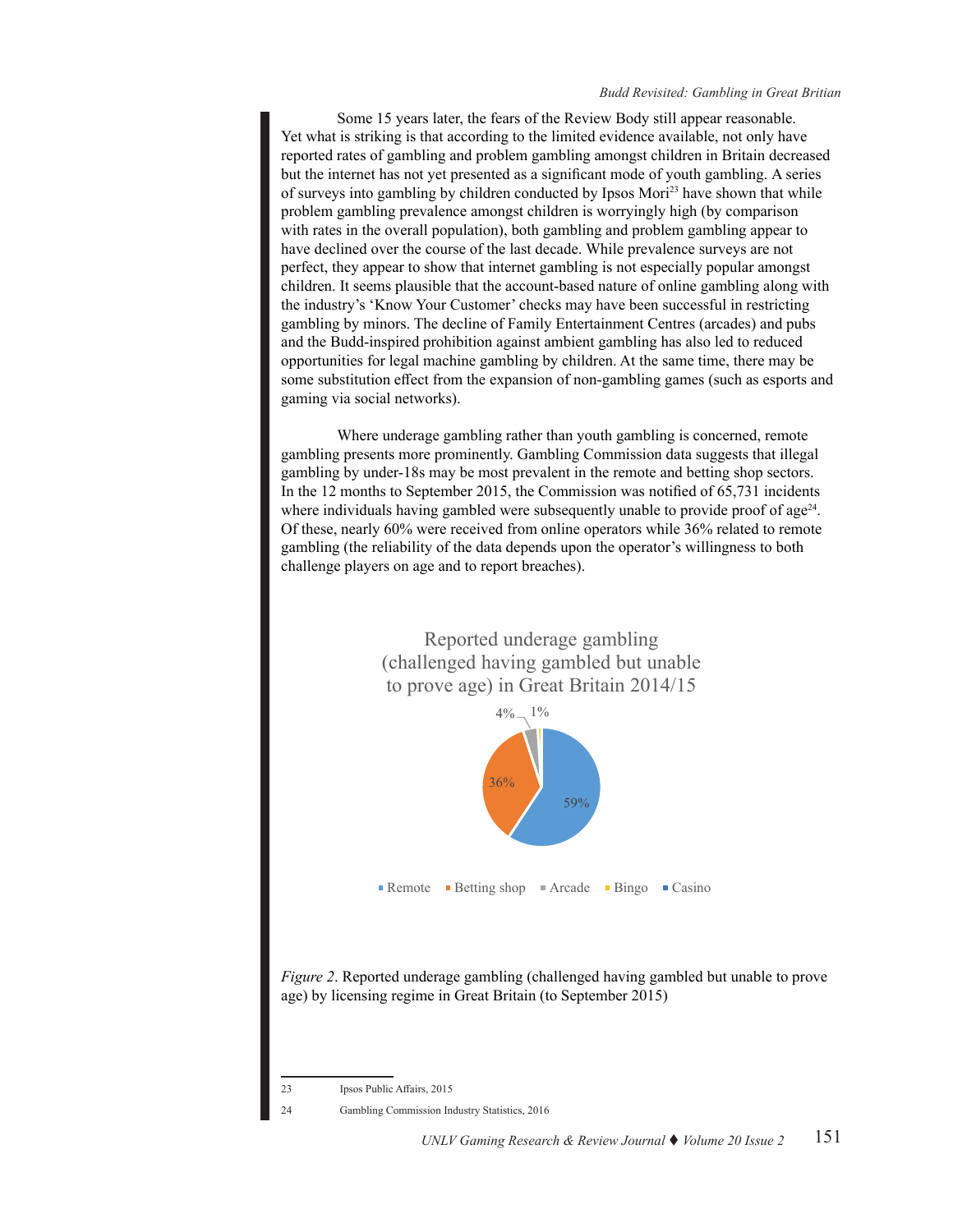The reported incidence of underage gambling is relatively low but seemingly skewed towards two areas of gambling which have experienced the greatest growth in the period since the Gambling Act.

Despite widespread acceptance of problem gambling vulnerability, there is little provision in terms of prevention or treatment services for children. By and large, school children are not made aware of the risks of gambling (in the way that they are with other public health issues, such as alcohol or drugs) – as  $Budd<sup>25</sup>$  and others have recommended. There is no dedicated youth gambling treatment service – and very few children seek help via GamCare's national helpline.

The Budd Report had recommended that a review of gambling amongst minors be carried out after five years<sup>26</sup>; yet 15 years on from Budd and 11 years after the Gambling Act was passed his review has still not taken place. The Review Body's concern about the effects of gambling on children does not appear to have been shared to the same extent by successive Governments.

#### **Casinos**

Of all the recommendations contained within the Budd Report, it was its advocacy of greater consumer choice within the casinos sector that most caught the imagination of the public (and attracted the scrutiny of the press) – so much so that Budd and the 2005 Gambling Act seemed in the popular imagination to become synonymous with 'Las Vegas-style gambling'. Of the 176 recommendations, just 21 related solely to casinos. These included the abolition of a number of measures designed to restrict both supply and consumption, as shown in Table 3). Budd proposed that each of these should be abolished or amended - and the Government largely agreed, incorporating the majority of Budd's casino recommendations within the Gambling Act. The Review Body anticipated that new commercial freedoms for casinos would stimulate growth in supply (from a base of around 120 clubs in 2001), that the quality of venues would improve in response to regulatory changes and that there would be an increased volume of people using casinos. All of these things did indeed occur – but at levels far below expectations. The number of casinos in Great Britain reached 140 in 2006<sup>27</sup> and has since remained around this level, despite the fact that a substantially greater number of licences have been granted and are available for use. Why is this? **Table 3**

*Major changes to casino regulation proposed within Budd Report*

Casino supply restrictions in 2001

- Casinos only permitted in 53 towns and cities in Great Britain;
- New casino licence applicants required to demonstrate that existing (local) supply is insufficient to meet customer demand;
- Casinos restricted to ten gaming machines;
- Advertising heavily restricted.

Casino - consumer restrictions in 2001

- New customers required to register as club members 24-hours before playing;
- Gaming machines limited to maximum stake of £1 per spin and maximum prize of £2,000;
- Live (non-gaming) entertainment not permitted in the casino;
- Alcoholic drinks prohibited on the gaming floor.

<sup>25</sup> Budd et al, 2001 p.173

<sup>26</sup> Budd et al, 2001 p.4

<sup>27</sup> Gambling Commission, 2006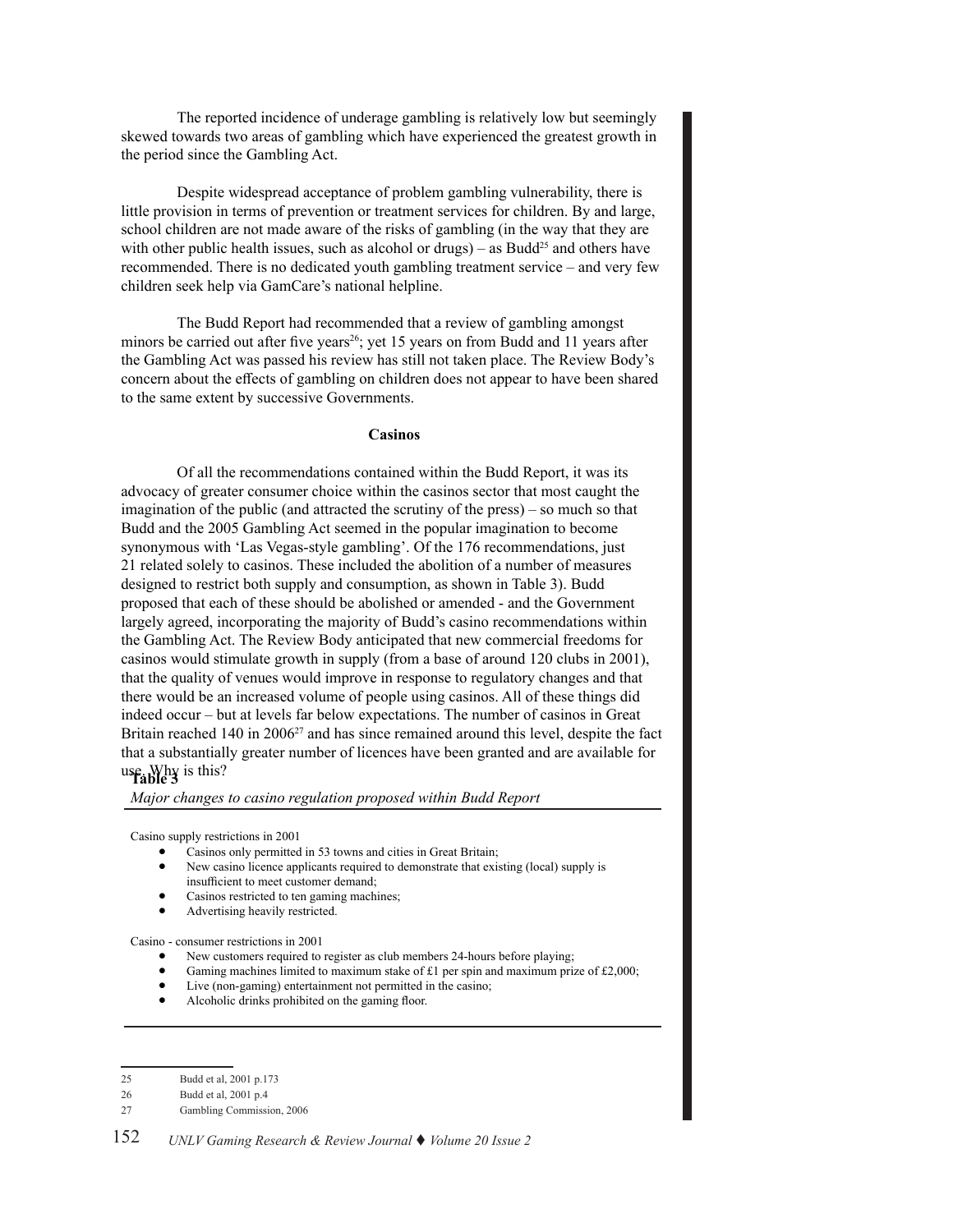First, not all Budd's recommendations survived the legislative process. Amidst political and press fears of societal damage from casino expansion, the Government compromised on Budd's vision of a free (but well-regulated) market. Thus the Act made provision for just 17 enhanced casinos under three separate categories:

- Small eight casinos with the ability to offer up to 80 machines (based upon a 2:1 machines: tables ratio) and sports betting;
- Large eight casinos with the ability to offer up to  $150$  machines (based upon a 5:1 machines: tables ratio), sports betting and bingo;
- Regional one casino with the ability to offer up to  $1,250$  machines (based upon a 25:1 machines: tables ratio), including unlimited stake and prize (Category A) machines plus sports betting and bingo.

Existing casinos would receive a more modest increase in gaming entitlement (the maximum number of machines rising from ten to 20 with stake and prize limits increasing to £2 and £4,000) and their rights would be 'grandfathered'.

As part of the transition from the 1968 Act to the 2005 Act, a guillotine was imposed on new casino licence applications in April 2006. This prompted a number of operators to apply for licences even if they did not have full commitment to open. Applications were bound by the old 'permitted areas' and 'demand test' requirements and licences were not transferrable between local authorities. Later that year, the Gambling Commission stated that if all new applications for casino licences were permitted (and all licences made operational), the number of casinos in Great Britain would rise from 140 to 259 (including nine card rooms) – but this did not transpire.

The application of the 'demand test' to new applications resulted in licence rejections in the majority of cases. As a result, the theoretical maximum of 259 casino licences in 2006 had fallen to 187 just a few years later.

Interest in casino development was dampened in March 2007, when HM Treasury radically restructured the bands of casino games duty. This had the effect of substantially increasing duty costs for small casinos and creating a high marginal duty rate for large or high-end casinos. In the year immediately following the duty increase, a number of small casinos were closed and investment plans for other casinos were shelved as companies adjusted to the tax increase.

In 2016, there are 147 casino licences in operation (in some cases, with more than one licence per premises) and 40 licences still 'cold'28. Casino visitation has increased substantially – due to improvements in supply and accessibility – rising from 11.8 million in 2002 to 20.9 million in 2015. However, prevalence survey results show only a marginal increase in the proportion of adults playing table games in a casino (from a base of around 3%) with gaming machines and non-gaming activities perhaps more benefiting from the increase in visits.

The value of the casino market has also grown strongly. Table gaming revenue increased from £464m in 1998 to £995m in 2014 with machine revenue also growing strongly from a low base; yet the major part was generated in London (benefiting from a buoyant VIP market and improvements in the quality of supply for the mass market). Outside London, the sector's performance has been more muted.

<sup>28</sup> Gambling Commission Industry Statistics, 2016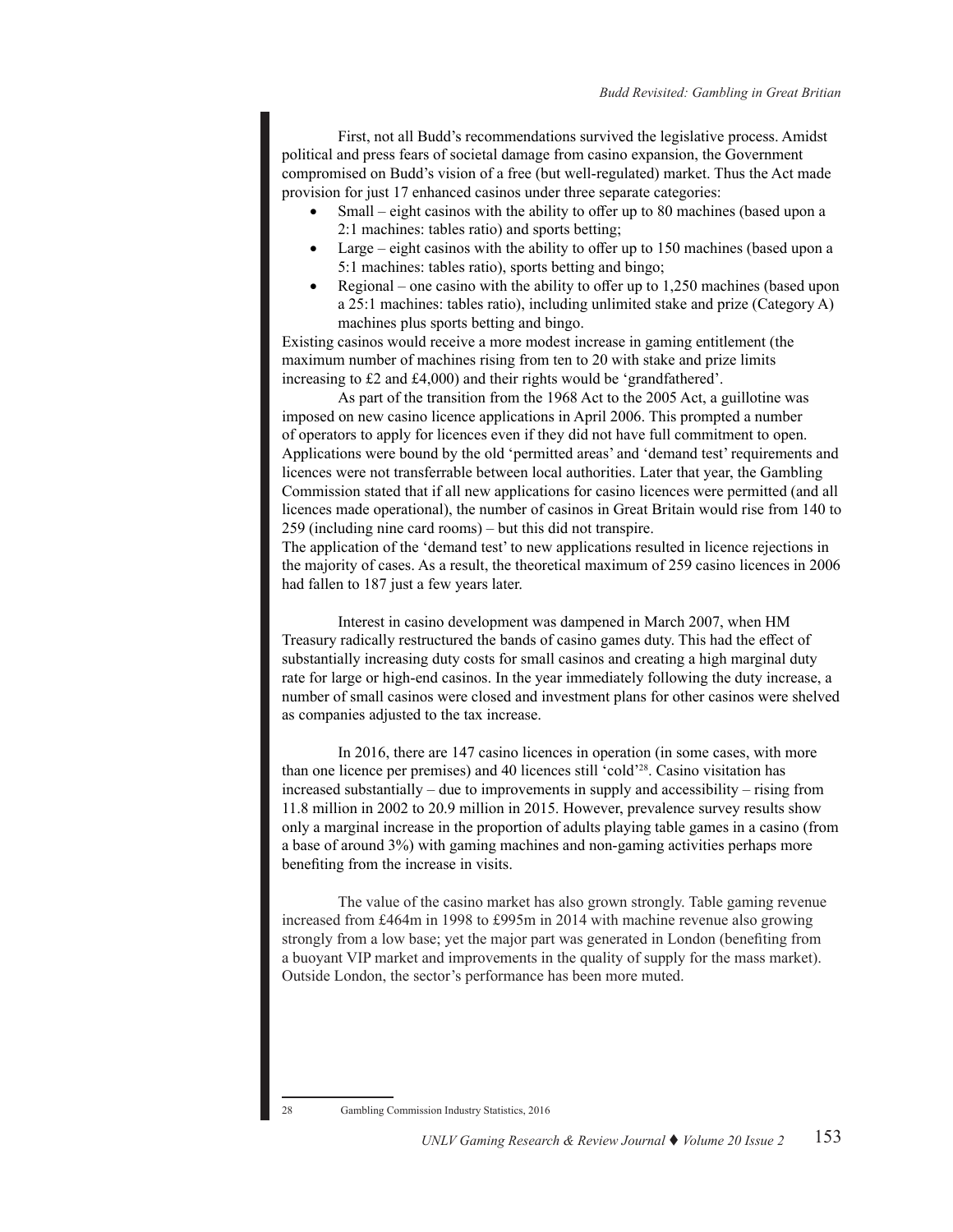



Budd viewed the restrictions placed upon casinos (which encouraged the development of small clubs with limited appeal) as being inimical to consumer interests and likely to impede the sector's international competitiveness. The Review Body did not comment on the commercial viability of resort casinos in Great Britain; nor did it attempt to model the economic benefits. It simply proposed that legislation should make their development possible. This proposal was carried through to legislation (albeit in the form of a limited trial of 17 new licences only one of which offered the potential for a resort casino) – but trouble lay ahead. The 2005 Act had created a two-stage process for determining where, when and how the new casinos would be developed. First, the Casino Advisory Panel would determine which local authorities would host the casinos; then the local authorities themselves would run open tender processes to award the licences to operators.

In January 2007, Manchester City Council was awarded the prized Regional casino<sup>30</sup> (or 'super-casino as it was dubbed by the national press) licence – but matters swiftly unravelled from there. Refusing to accept defeat, the bid team from the seaside town of Blackpool (which the Budd Report had identified as the type of location that might be suitable for a resort casino) lobbied MPs and Peers to overturn the decision. In March, the House of Commons narrowly ratified the choice of Manchester; but later that month it suffered defeat in the House of Lords. It is possible that the Government might have prevailed had it tried again, but just weeks later the Prime Minister Tony Blair stepped down from office, making way for his Chancellor of the Exchequer, Gordon Brown to succeed him. Brown had supported the revised gambling legislation and his Treasury team had taken a keen interest in the economic potential of resort casinos. Yet once installed as Prime Minister and with the administration's popularity waning, Brown sought to distance himself from the politics of his predecessor. For the son of a Presbyterian minister, the opportunity to strike a moral pose against gambling must have seemed too good to resist.

<sup>29</sup> Gambling Commission Industry Statistics, 2016

<sup>30</sup> Crow, 2007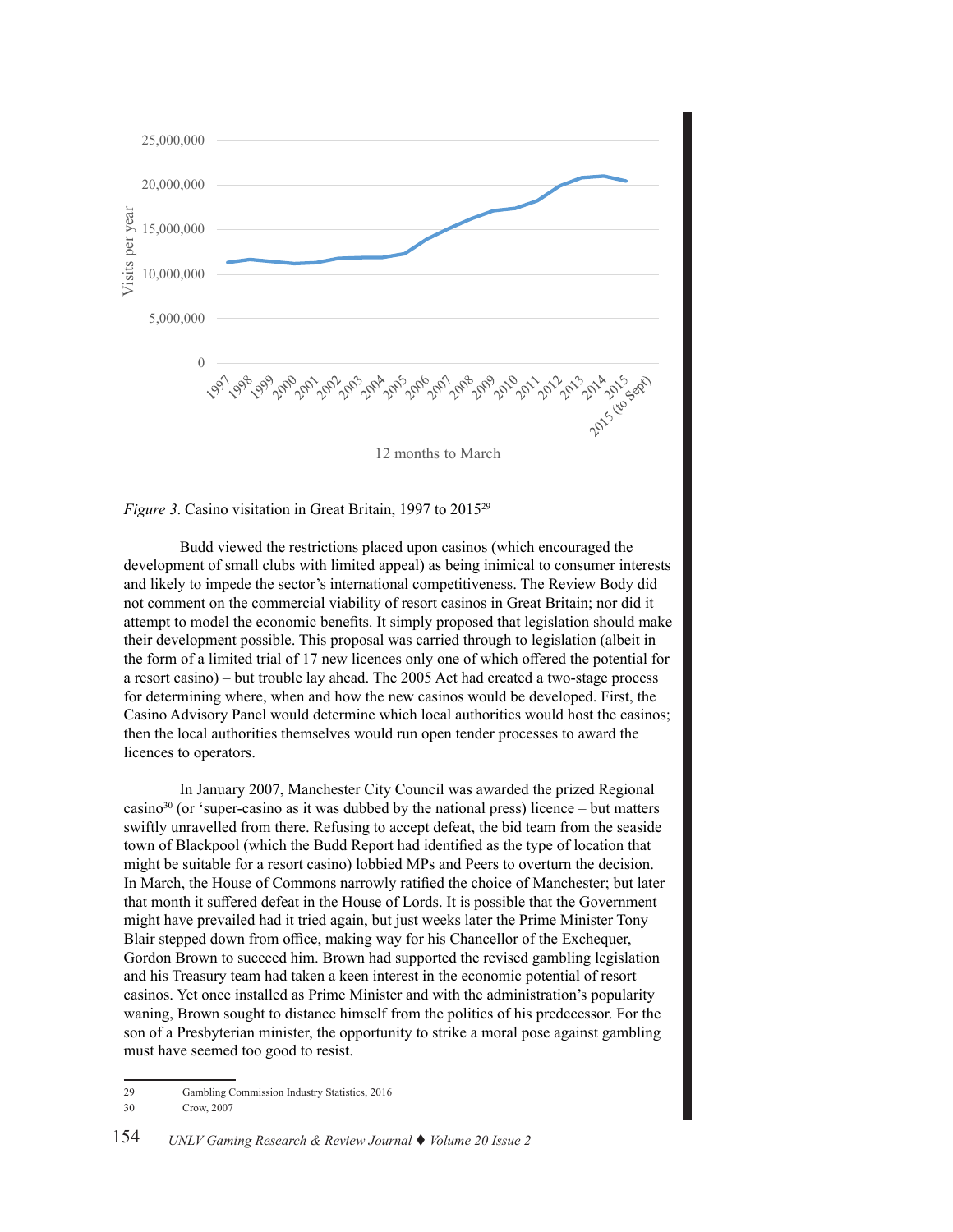Later that year, the Government announced that the Regional casino would be abandoned (the other 16 licences were quietly approved by Parliament). Six years after Budd had recommended resort casinos, the 'experiment' was stillborn. The Regional casino licence found itself suspended in limbo – established in primary legislation but lacking the political support to be made real. Even after this, there would be further disappointment. Of the 16 remaining 2005 Act licences, ten were awarded to local authorities in the existing permitted areas, meaning that Budd's proposed extension of choice would be restricted to just a handful new locations – a number of which were in close proximity to existing 'permitted areas'. Meanwhile, the March 2007 increase in casino games duty caused operators to scale back investment plans, prompting dissipation of enthusiasm from the local councils who had fought to win the licences.

In 2016, four of the 16 licences have yet to be awarded and just three new venues have opened (a number of licences have simply been transferred to existing 1968 Act casinos). Only one of the new developments – the £200m Genting Resorts World at the National Exhibition Centre outside Birmingham can truly be considered to embody the consumer benefits that Budd envisaged. The permitted areas, abolished in the legislation, live on in practice with a slight expansion from 53 to 59. Moreover, with the exception of tenders for the 2005 Act licences (which are now either closed or suspended), it has for the last decade been impossible to apply for new casino licences. Perversely, barriers to entry and competition in Britain's casino market are higher than they were at the time of the Budd Report.

It is in the area of casinos that Budd's aspirations have most clearly failed to materialize. In his essay, 'The Great British Casino Shambles', Collins delivered the following verdict on the nation's casino reform programme: *"It is a story of large numbers of intelligent people devoting a great deal of time and energy to a sensible project of reforming UK gambling law and yet winding up with a law that everybody recognizes is radically defective especially in respect to the crucial issue of casino gambling."<sup>31</sup>*

## **Remote Gambling**

Perhaps Budd's most far-sighted recommendation was its advocacy of remote gambling regulation. It considered that the development of internet-based gambling was on balance positive in terms of consumer choice and that the nature of e-commerce was likely to render prohibition ineffective anyway. Thus Great Britain became the first major economy in the world to state the unambiguous legality of online gambling.

Britain's remote gambling sector has experienced sustained and impressive growth in the years since Budd. In 2015, consumers in Britain spent an estimated £4bn on online and mobile betting and gaming<sup>32</sup>, making it the largest regulated market (excluding sales of lottery tickets) in the world. Yet while Budd took a liberal view of remote gambling, it also recognized concerns on social costs – notably problem gambling – and advised that the activity be subject to 'casino-style' regulation. What happened instead was that remote gambling was allowed to flourish under a system of light-touch regulation (with domestic licensing optional until December 2014). The contrast with land-based regulation is striking - all forms of gambling may be made available within a single site; there are no caps on licence issuance; betting on credit is permitted; and traditional stake, prize and speed of play specifications do not apply.

<sup>31</sup> Collins, 2009 p.103

<sup>32</sup> Gambling Commission Industry Statistics, 2016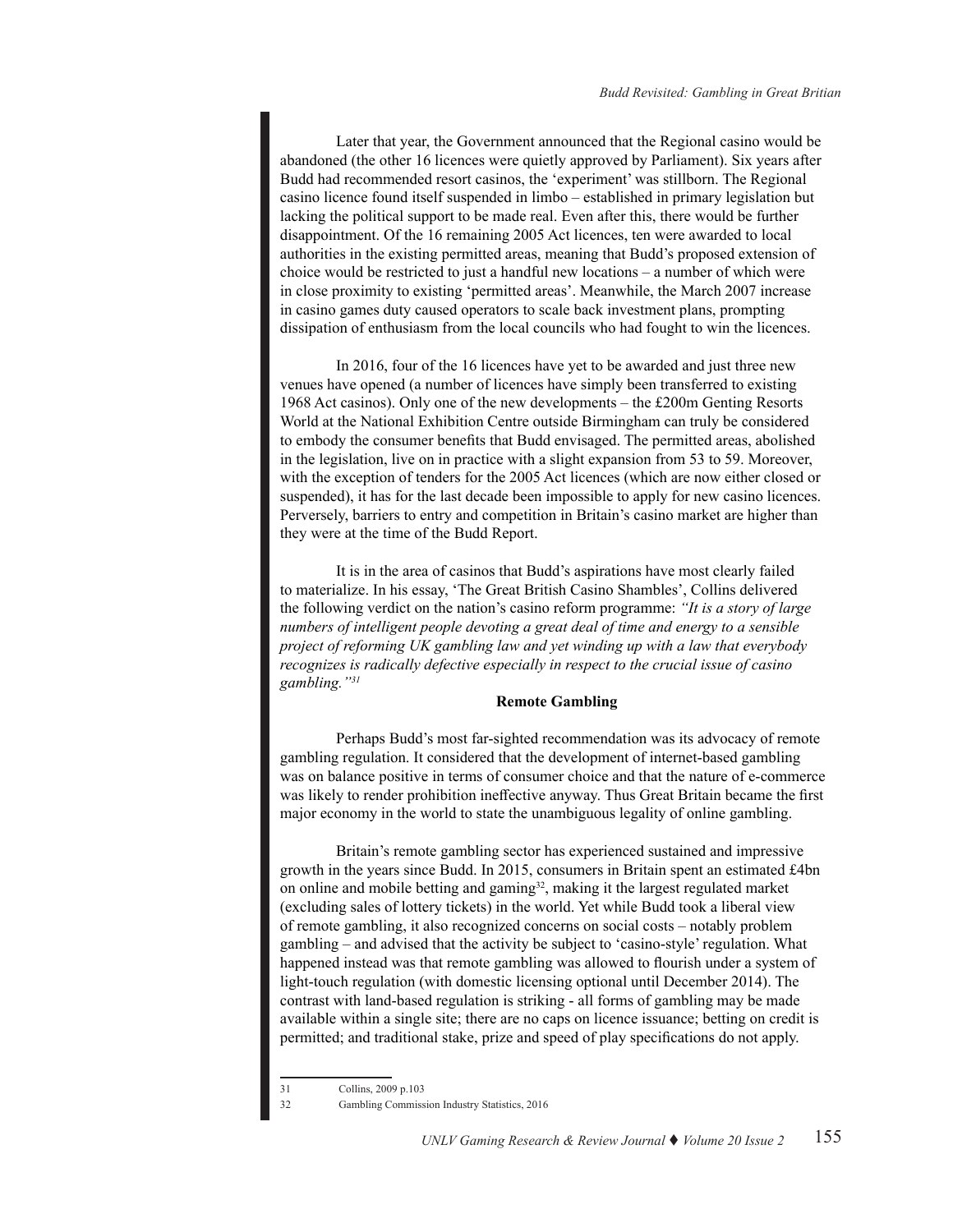To date, the worst fears of social harm in relation to remote gambling appear to have been avoided. Compared with other sectors, the prevalence of problem gambling is middling – above bingo and slot machines but below casino games and machines in betting shops. Indeed, research by *Philander et al33* based upon the British Gambling Prevalence Survey 2010 indicates that participation in remote gambling (as part of a broader repertoire of gambling) is related to a decrease in problem gambling severity. The authors speculate that this may be due to the presence of a larger number of disruptive factors (at home or in the office for example) compared with the more immersive environment of a casino, arcade or betting shop and the ability of operators to offer lower stake minimums.

The area of greatest controversy for remote gambling thus far has been less about products and more about visibility. The easing of restrictions on TV advertising for gambling which took effect in 2007 was eagerly welcomed by remote gambling companies – but has also become a source of regulatory sensitivity. In its 2013 report, Ofcom revealed that the number of TV advertising spots for gambling (which are dominated by remote gambling) had increased by more than 900% between 2006 and 201334. Moreover, online bingo (which controversially benefits from a pre-existing carve-out for bingo clubs to advertise prior to the 9pm watershed) represented the largest slice. In 2013, gambling adverts made up 4.1% of all TV advertising spots (by contrast, gambling represents less than 1% of household expenditure). Gambling companies spent an estimated £141m on TV advertising in that year – but this excluded other forms of TV-led marketing, such as football shirt sponsorships.

## **Crime**

One of Budd's key aims was to keep crime out of gambling - from criminal involvement in gambling operations to the exploitation of legitimate gambling enterprises for criminal purposes to the commission of crimes in order to fund gambling. The Review Body considered that Britain had done a pretty good job in this area but that there were areas for improvement (particularly in relation to unregulated operations) and reasons to be concerned that changes in the market might provide greater scope for criminal activity if not checked by regulation. Fifteen years on, gambling does not appear to have become a major source of crime or disorder in Great Britain. The licensing regime that Budd helped to define has been largely successful in keeping organized crime out of gambling operations; and there is no evidence of any sizeable black market for gambling. The key area for concerns today are linkages between gambling and the proceeds of crime, problem gambling as a cause of crime and acts of criminality committed against gambling companies and their employees.

Between 2015 and 2016, six of Britain's largest gambling companies were issued with anti-money laundering penalties totalling £3.75m (these generally related to the proceeds of crime rather than systematic 'washing' of criminal funds). This rash of cases suggests that the full extent of money laundering via gambling may be greater than previously imagined and has led to operators tightening scrutiny and controls. HM Treasury is at present considering changes to regulations as part of the adoption of the EU's Fourth Directive on Anti-Money Laundering, although it has rated both casinos and betting shops as relatively low risk (lower for example than estate agents or retail banks).

<sup>33</sup> Philander et al, 2014 p.218

<sup>34</sup> Ofcom, 2013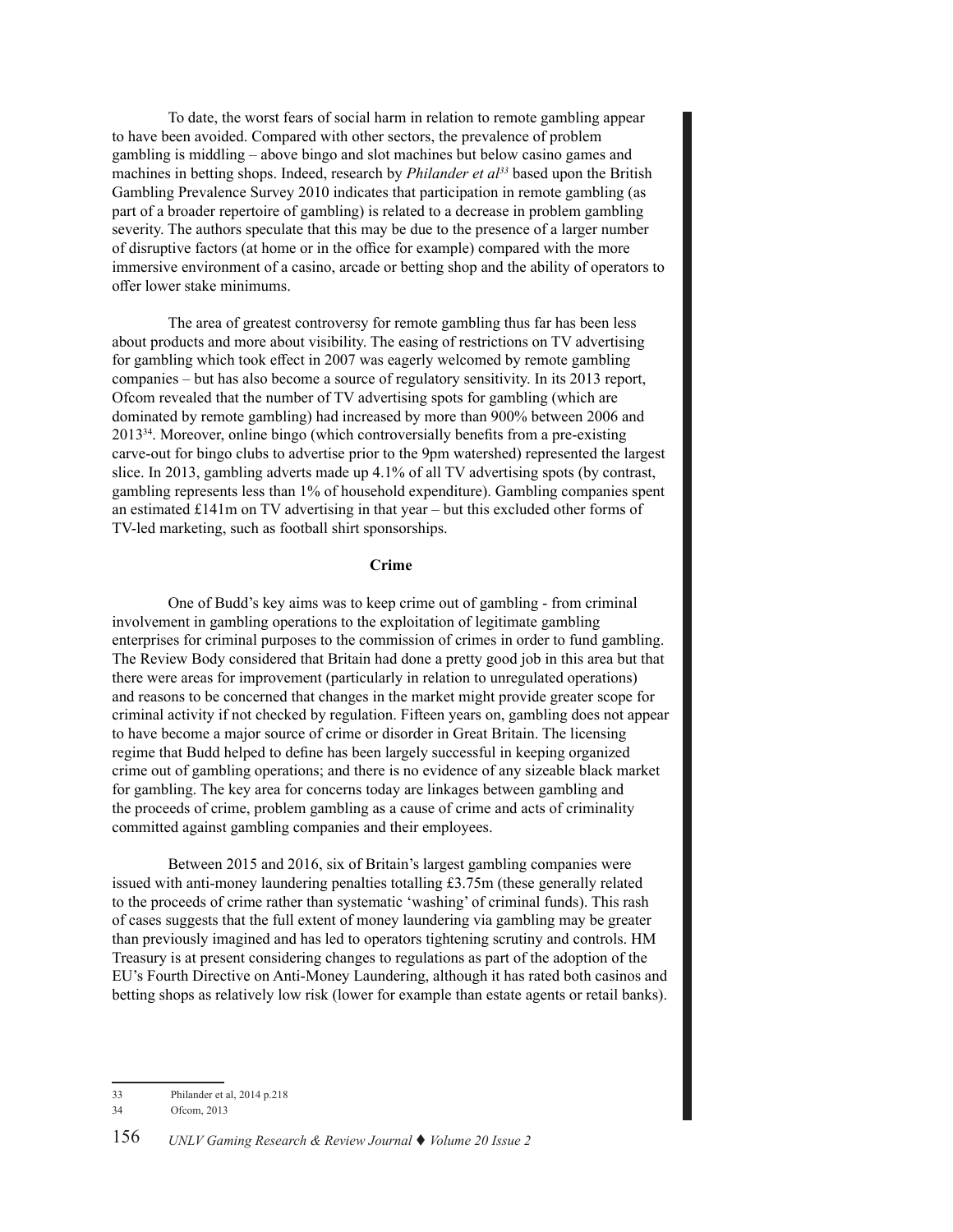One area of intersection between gambling and crime that was deliberately excluded from the scope of the Budd Report was violence against gambling company employees. Budd legitimately considered that this was an area for health and safety legislation rather than gambling regulation. There is a long history of robberies (sometimes violent) of gambling establishments, where employees are put at risk by the presence of large amounts of cash – much as they would be if they worked in high street banks. Such offences are rightly addressed under criminal law and gambling companies have a clear economic incentive to limit opportunities for such acts. However, in recent years it has been alleged that changes proposed by Budd and instituted under the Gambling Act have in themselves given rise to attacks on employees in betting shops, by making late-night operation both feasible and profitable (due to expenditure on gaming machines). Critics go further and argue that the violence may in some cases be triggered by disordered play on the machines - and that gambling regulations ought therefore to be changed in response.

During a debate in the House of Lords in September 2016, the former Secretary of State for Culture, Media and Sport, Dame Tessa Jowell<sup>35</sup> (who held Cabinet responsibility for the passage of the Gambling Bill) said:

> *"My Lords, does the Minister not accept that, by allowing the proliferation of crime, one of the founding principles of the Gambling Act, which gave this country the most regulated gambling industry in the world, is being undermined? Further, does she not accept that it is time for the Gambling Commission to become more interventionist in controlling the risks from fixed-odds betting machines and that it is time to give local authorities the partnership power to regulate planning consent to limit the number of betting shops?"*

Gambling policy in relation to crime may broadly be judged a success – but further scrutiny is required to ensure that this remains the case as the market evolves.

## **Flexible Regulation**

The Budd Report recognised that the potential for technology to change how people gamble necessitated responsive legislation. Encumbering relatively modest regulatory changes with Parliamentary process was to be avoided where possible. Instead, the Secretary of State and the Gambling Commission would recalibrate regulation via statutory instrument and Licence Conditions and Codes of Practice. To the extent that gambling has necessitated just one new piece of primary legislation since 2007, this appears to have been at least partly successful. During this period, the Department for Culture, Media and Sport and the Gambling Commission have made a large number of regulatory modifications without too much fuss. The creation of the Gambling Commission - a single regulatory body for all forms of gambling (except spread betting, which is regulated by the Financial Conduct Authority) - has created a more consistent approach to governance.

Hansard, 2016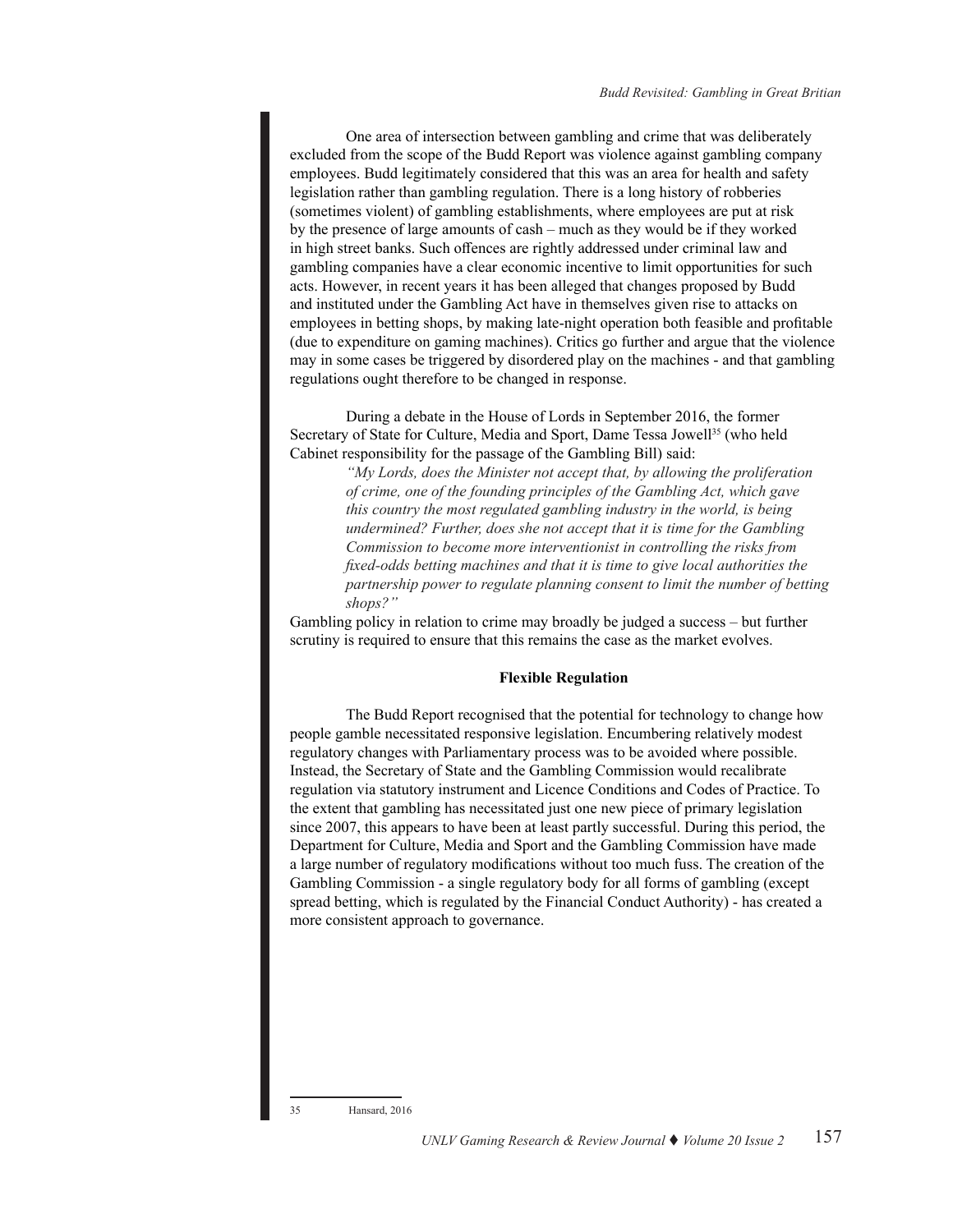Against this, a long list of unresolved regulatory issues suggests flaws in the system. That list includes the long-running saga of high stakes machines in betting shops, concerns over the prevalence of gambling advertising (particularly prior to the watershed), the failure of the resort casino experiment to take place, claims of misuse of the licensing regimes for bingo clubs and betting shops (to gain superior machine entitlements), incipient devolution of gambling regulation (starting in Scotland), concerns regarding adequacy of resources to tackle gambling-related harm and allegations that research into problem gambling lacks independence. Over the course of the last decade, gambling has been the subject of the full range of Parliamentary procedure - Private Members' Bills, Early Day Motions and Parliamentary debates and thousands of Parliamentary Questions. In recent years, the volume of gambling issues raised by MPs has grown while the tenor of discourse has become progressively negative.

The Triennial Review remains Britain's sole (notionally) regularized mechanism for assessing the suitability of gambling regulations. Yet, despite its name, the Government has completed just one of these reviews in the 11 years since the Gambling Act was passed. The review has been limited arbitrarily to the question of what maximum stake and prize limits should apply to gaming machines. Other structural characteristics (such as speed of play, return to player etc) have historically fallen outside the scope of the review as have environmental aspects (including machine numbers and remote gambling). Evidence gathering to support policy decisions has been hampered by the absence of a structured, long-term programme of research into benefits and costs.

Matthew Hill, regulatory risk and analysis director at the Gambling Commission between 2008 and 2015, described as *"monumental hubris"* the idea that the 2005 Act would lead to an era of agile response to regulatory challenge: "*There was this notion that the legislation had been in some way future-proofed – yet the system started creaking pretty much from the start."*

Political instability may also have hampered effective governance of the industry. In the decade, prior to the 2005 Act's implementation, gambling was overseen by two junior ministers and two Secretaries of State. In the nine years following, gambling has had five junior ministers and no fewer than seven Secretaries of State. At the same time, cuts to Government spending have seen staffing levels and resources shrink at the Department for Culture, Media and Sport. Looked at in 2016, gambling does indeed seem to be subject to a more responsive legislative-regulatory framework; but it is far from perfect. This is due to two key factors. First, that certain aspects of regulatory reform (for example the expansion of casinos outside the 'permitted areas') still require primary legislation; second, that legislation requires the political will to use it intelligently. The negativity that accompanied a good deal of political discourse on the 2005 Act appears to have greatly diminished the appetite of Government to intervene – particularly if such interventions are related to the further expansion of consumer choice.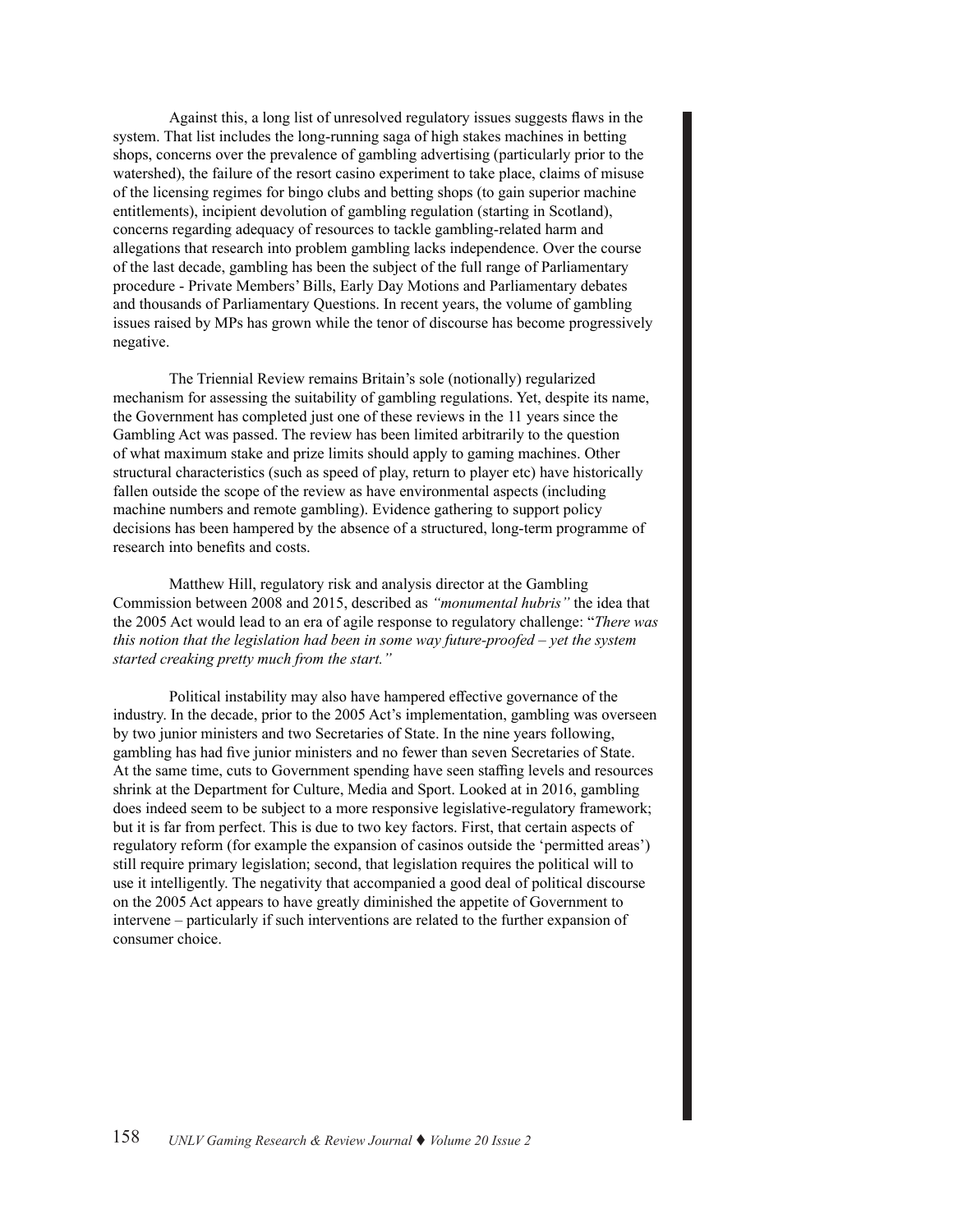#### **Conclusion**

Fifteen years on from the publication of the Budd Report, the act of gambling has changed profoundly. Opportunities to gamble have never been as widely available, nor competition for gambling expenditure as high. The cost per unit of gambling (in terms of win/loss margin) has generally improved in the consumer's favour – largely as a result of market disruption from online operators. Yet as remote gambling has marched onwards and venue-based gambling has retreated (through the closure of bingo clubs, arcades and betting shops), it is possible that some degree of choice may have been lost.

So far as we can tell from prevalence surveys, the number of people in Great Britain who gamble has not changed dramatically in the period. However, gambling expenditure has increased markedly so it may be that those who do gamble are gambling more. Given that some of the largest sectors of the gambling market by value (remote gambling, B2 gaming machines, casino table games) also have relatively low levels of participation, it seems reasonable to conclude that it is the growth of gambling expenditure amongst a relatively small proportion of the population that has driven the market forward.

There is little evidence that gambling has become more valued by consumers or the public at large. Indeed, levels of trust in gambling companies appear to have eroded dramatically over the course of recent years – with the greatest declines amongst those who gamble.

On the face of it, market growth has not been accompanied by any increase in problem gambling. However, there are a number of reasons to exercise caution here. We simply do not know whether or not the deleterious effects of gambling have expanded as the market has grown – mainly because we have no scientifically robust framework for assessing this. Given that the balance of gambling expenditures has shifted from 'softer' forms to 'harder' with growth deriving from increases in expenditure rather than participation we should consider with some caution the claims of those who state that gambling-related harm has not been exacerbated since the time of the 2005 Act (or even that it has decreased). It is interesting to note that in 2016, a number of the Budd Report's discarded recommendations are being discussed once more:

- Mandating the NHS to deal with problem gambling as a public health issue;
- Introducing a statutory levy to fund research and treatment into problem gambling if voluntary contributions prove insufficient;
- Conducting research into the effectiveness of different methods of treatment;
- Conducting research into the positive effects of gambling as well as harm.

The increased visibility and availability of gambling does not appear to have precipitated higher levels of youth gambling or gambling-related harm amongst young people. Here too there is a marked deficit in understanding of this issue (as well as dedicated education and treatment services). Despite Budd's recommendation to keep the matter under close scrutiny, youth gambling attracts little attention within Government. Recent research in Great Britain and Australia suggest that it may be time to re-evaluate the effect of TV advertising in particular on the health of children<sup>36</sup>.

36 Malgorzata, 2005 pp. 210-211; Bestman et al, 2015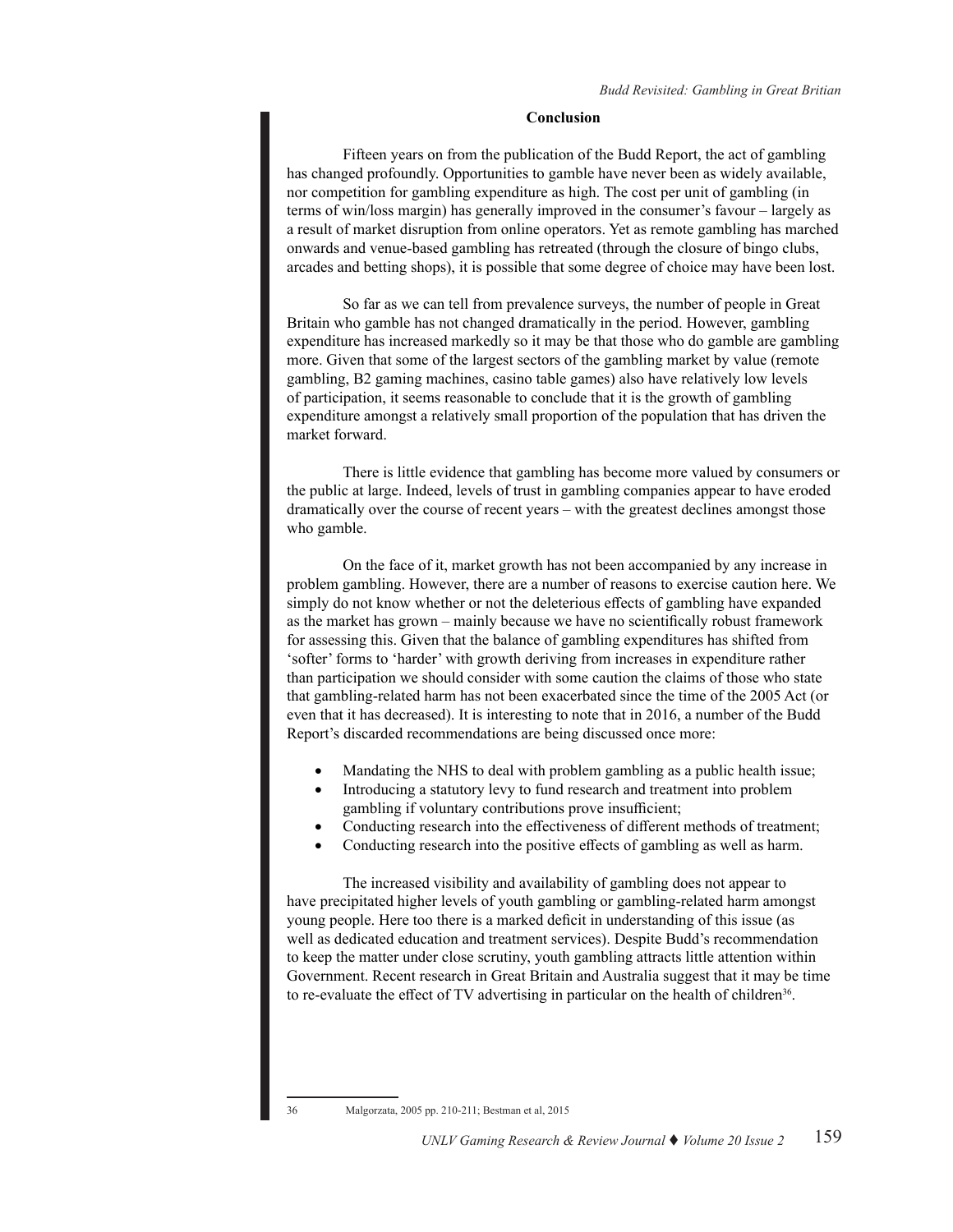Gambling-related crime has not emerged as a major concern. There is no evidence of any significant black market nor involvement by organized crime within regulated gambling. Less clear is the extent to which gambling benefits from the proceeds of crime (whether through money-laundering, recreational gambling by criminals or individuals turning to crime in order to fund their gambling). Press reports of violence against gambling employees (particularly in the betting shop sector) may be a cause for concern.

In economic terms, the market's development appears underwhelming when compared with expectations. The gambling sectors with the lowest ratios of benefits to costs have increased their shares of expenditure. Tax receipts have grown but at a slower rate than the market – not least because in ignoring Budd's onshore licensing recommendation, HM Treasury denied itself the opportunity of taxing much of the remote sector. The development of resort-casinos – in many jurisdictions the most visible and high profile means of harnessing gambling for economic benefits – has failed to materialize. Both Government and industry appear to have lost all appetite for such schemes despite their apparent success in other parts of the world.

Talking to me in 2016, Sir Alan Budd said: "*Gambling in the UK is a mess – but it's a dull mess. The present state of things is clearly unsatisfactory but there is no sense of national crisis or enthusiasm to take a step forward in the sense of re-examining resort casinos – and it's hard to arouse any excitement."*

The Gambling Review Body never envisaged its report to be the final word on effective regulation of the betting and gaming market in Great Britain. Indeed, the report specifically recommended a review of children and gambling after five years $37$  (due in 2006) and a more general review of gambling legislation after ten (2011). Neither has taken place. The lack of interest (from Government and industry) to review the system of regulation may be a missed opportunity; it almost certainly appears to ignore the lesson from history that review is a periodic inevitability. Royal Commissions (or similar bodies) on gambling have been convened in 1932-33, 1949-51, 1978 and 2000- 01; and significant gambling legislation has been passed in 1960, 1963, 1968, 1993 and 2005. The Gambling Review Body followed 22 years after the Rothschild Commission – and we now find ourselves 15 years on from Budd.

In 2016, the Government and the Gambling Commission face a long list of challenges on gambling – many of which were nascent or non-existent at the time of Budd. The application of technology to gambling threatens once again to outwit the regulatory framework. The development of mobile gambling was barely glimpsed at the time of Budd (which saw interactive TV as the most likely disruptive technology). Mobile would appear to have the potential to blur the boundaries between gambling in licensed venues and gambling online – something that may pose a fundamental challenge to the licensing framework. Then there is the growing 'grey' area of new products such as social casino, skin betting in e-sports and daily fantasy football and the risk that the pace of technological change may confound a regulatory culture still grounded in compliance with technical specifications.

<sup>37</sup> Budd et al, 2001 p.4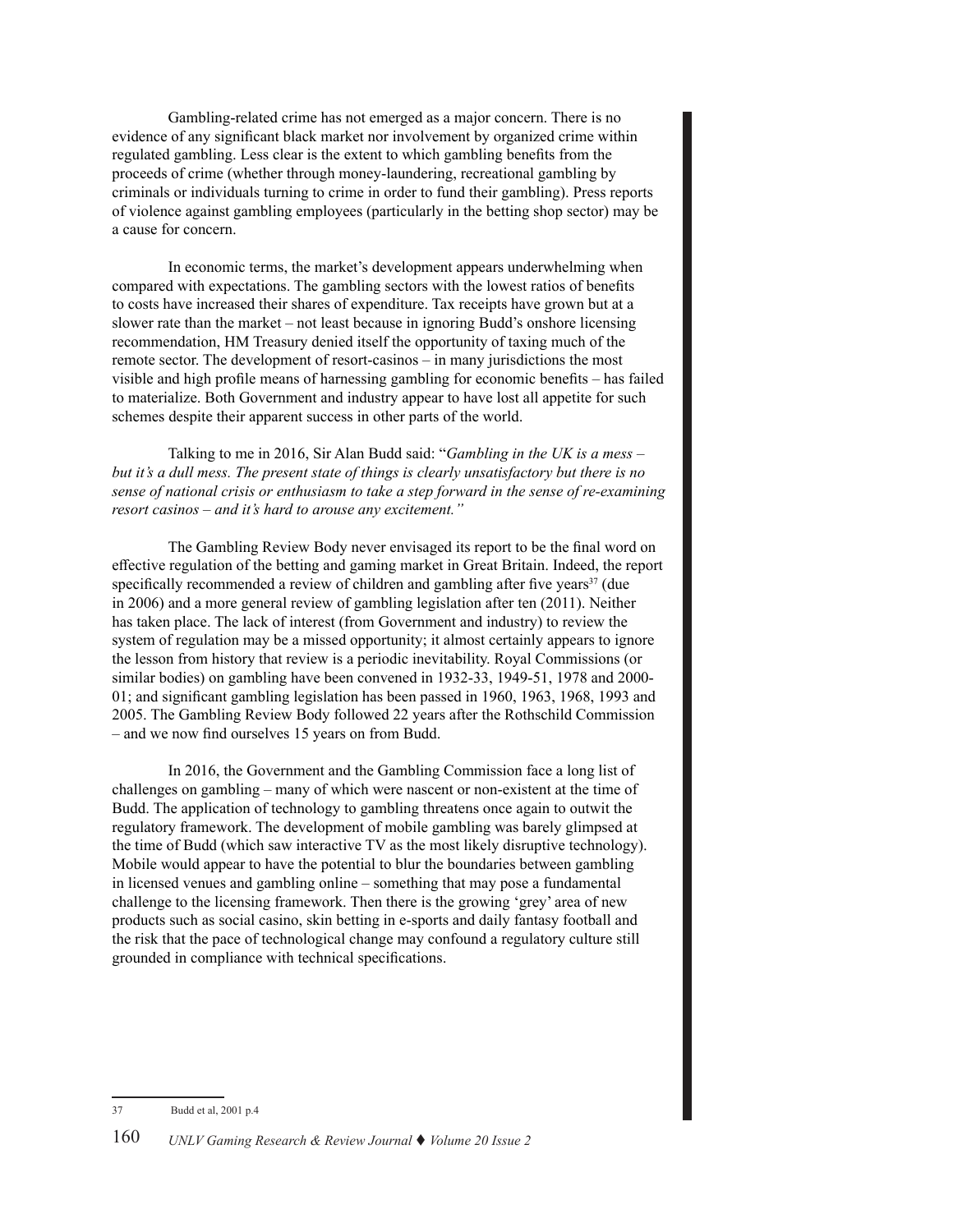#### *Budd Revisited: Gambling in Great Britian*

The tide of devolution is already starting to erode our centralised regulatory regime. The Scotland Act's inclusion of limited regulatory powers (relating to B2 machines in new betting shops) may well be the thin end of a devolutionary wedge. The public policy debate is polarized between harm prevention and profit protection. The idea of using gambling regulation to achieve the greatest benefits for consumers appears to have been lost along the way. Too often the focus is on the symptoms of regulatory dysfunction rather than the root causes – in particular the regulatory imbalance between licensed venues and remote operations.

The expansion of gambling in Great Britain, which was in part occasioned by the Budd reforms has not led to the disastrous social consequences that some feared it would; nor has it achieved the great expectations of the Review Body and other proponents of change. It seems a matter of historical inevitability that the British Government will at some point feel the need to carry out another systematic review of the role of gambling in British society and the economy. Whether the impulse for that review is a positive one (as with Budd) or a negative one is likely to have a significant impact on the development of the industry.

At such time as the next review is undertaken, it is to be hoped that the Government of the day incorporates an evaluation framework and independent review process in order to assess whether or not policy objectives are being met. To go to the considerable expense and effort of convening a commission – and not to undertake subsequent evaluation appears short-sighted. Without this, the benefits gained from seeking the counsel of wise, independent minds seems destined to erode over time until it becomes apparent that we need to start all over again.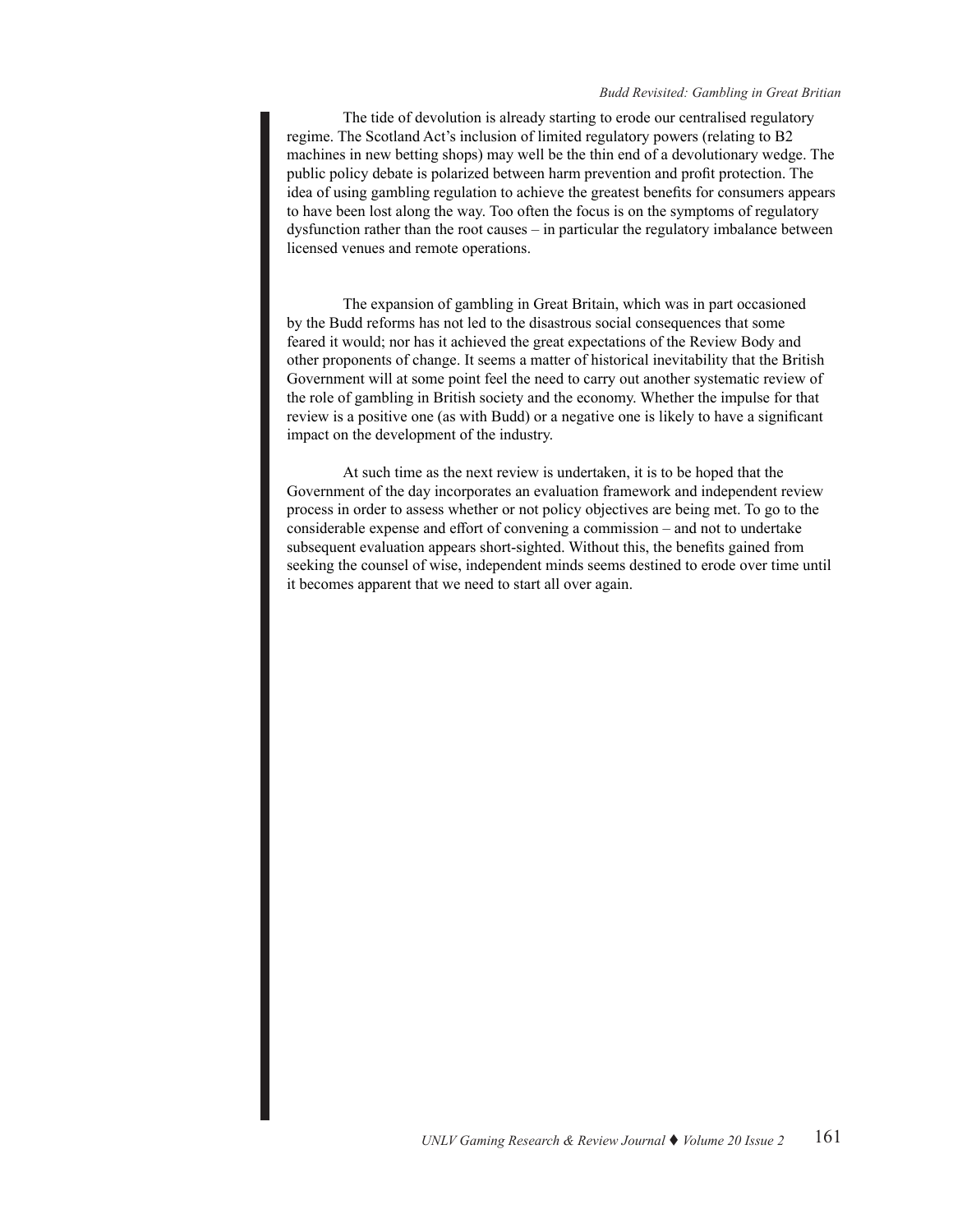#### **References**

- Abbot, M., Bellringer, M., Garrett, N., & Munday-McPherson, S. (2012). National Gambling Study: Gambling Harm and Problem Gambling. Report prepared for New Zealand Ministry of Health: Auckland, NZ.
- Banks, G., Fitzgerald, R., & Sylvan, L. (2010). Australian Government Productivity Commission Inquiry Report – Gambling.
- Bestman, A., Thomas, S., Randall, M., & Thomas, S. (2015). Children's implicit recall of junk food, alcohol and gambling sponsorship in Australian sport. *BMC Public Health, 15*(1), 1022. doi: 10.1186/s12889-015-2348-3
- Budd, A., Bishop, D., Bose, M., Dean, P., Gray, J., Hoddinott, J., Marks, P., Nathan, S., Weekes, A., & Wolfe, J. (2001). Gambling Review Report. Her Majesty's Stationery Office: London, UK.
- Collins, P. (2009). The Great British Casino Shambles and why we are so badly governed. *Manchester Memoirs vol. 147*
- Crow, S. (2007). The Final Report of the Casino Advisory Panel.
- Eadington, W., & Collins, P. (2009). Managing the Social Costs Associated with Casinos: Destination Resorts in Comparison to Other Types of Casino-Style Gaming.
- Forrest, D., & McHale, I. (2011). Happy Gamblers. University of Salford.
- Malgorzata, A.M. (2015). Children and Gambling: Attitudes, Behaviour, Harm Prevention and Regulatory Responses. [Dissertation]. Queen Mary University of London
- Philander, K., & MacKay, T. (2014). Online gambling participation and problem gambling severity: is there a causal relationship? *International Gambling Studies*, 14:2, 214-227.
- Shaffer, H. (2003). A Critical View of Pathological Gambling and Addiction. In *Gambling – Who Wins? Who Loses?* (Ed. Reith, G.). Prometheus Books: Amherst, NY.
- Sproston, K., Erens, B., & Orford, J. (2000). Gambling Behaviour in Britain: Results from the British Gambling Prevalence Survey.
- Wardle, H., Sproston, K., Orford, J., Erens, B., Griffiths, M., Constantine, R., & Piggott, S. (2007). British Gambling Prevalence Survey 2007. NatCen: London, UK.
- Wardle, H., Moody, A., Spence, A., Orford, J., Volberg, R., Jotangia, D., Griffiths, M., Hussey, D., &. Dobbie, F. (2011). British Gambling Prevalence Survey 2010. NatCen: London, UK.
- Wardle, H., Seabury, C., Ahmed, H., Payne, C., Byron, C., Corbett, J., & Sutton, R. (2014). Gambling Behaviour in England and Scotland. NatCen: London, UK.
- Gambling Commission. (2006). Report of the Gambling Commission 2005-06. London Stationery Office: London, UK.
- Gambling Commission (2014). Industry Statistics April 2009 to March 2014. Birmingham, UK.
- Gambling Commission. (2016). Participation in Gambling and Rates of Problem gambling – 2015. Birmingham, UK. Retrieved from: [http://www.](http://www.gamblingcommission.gov.uk/Gambling-data-analysis/Gambling-participation/Gambling-participation-data/Gambling-participation-survey-data.aspx) [gamblingcommission.gov.uk/Gambling-data-analysis/Gambling](http://www.gamblingcommission.gov.uk/Gambling-data-analysis/Gambling-participation/Gambling-participation-data/Gambling-participation-survey-data.aspx)[participation/Gambling-participation-data/Gambling-participation-survey](http://www.gamblingcommission.gov.uk/Gambling-data-analysis/Gambling-participation/Gambling-participation-data/Gambling-participation-survey-data.aspx)[data.aspx](http://www.gamblingcommission.gov.uk/Gambling-data-analysis/Gambling-participation/Gambling-participation-data/Gambling-participation-survey-data.aspx)
- Gambling Commission. (2016). Industry Statistics: April 2011 to March 2015 (updated to include October 2014 to September 2015). Retrieved from [http://www.gamblingcommission.gov.uk/Gambling-data-analysis/statistics/](http://www.gamblingcommission.gov.uk/Gambling-data-analysis/statistics/Industry-statistics.aspx) [Industry-statistics.aspx](http://www.gamblingcommission.gov.uk/Gambling-data-analysis/statistics/Industry-statistics.aspx)